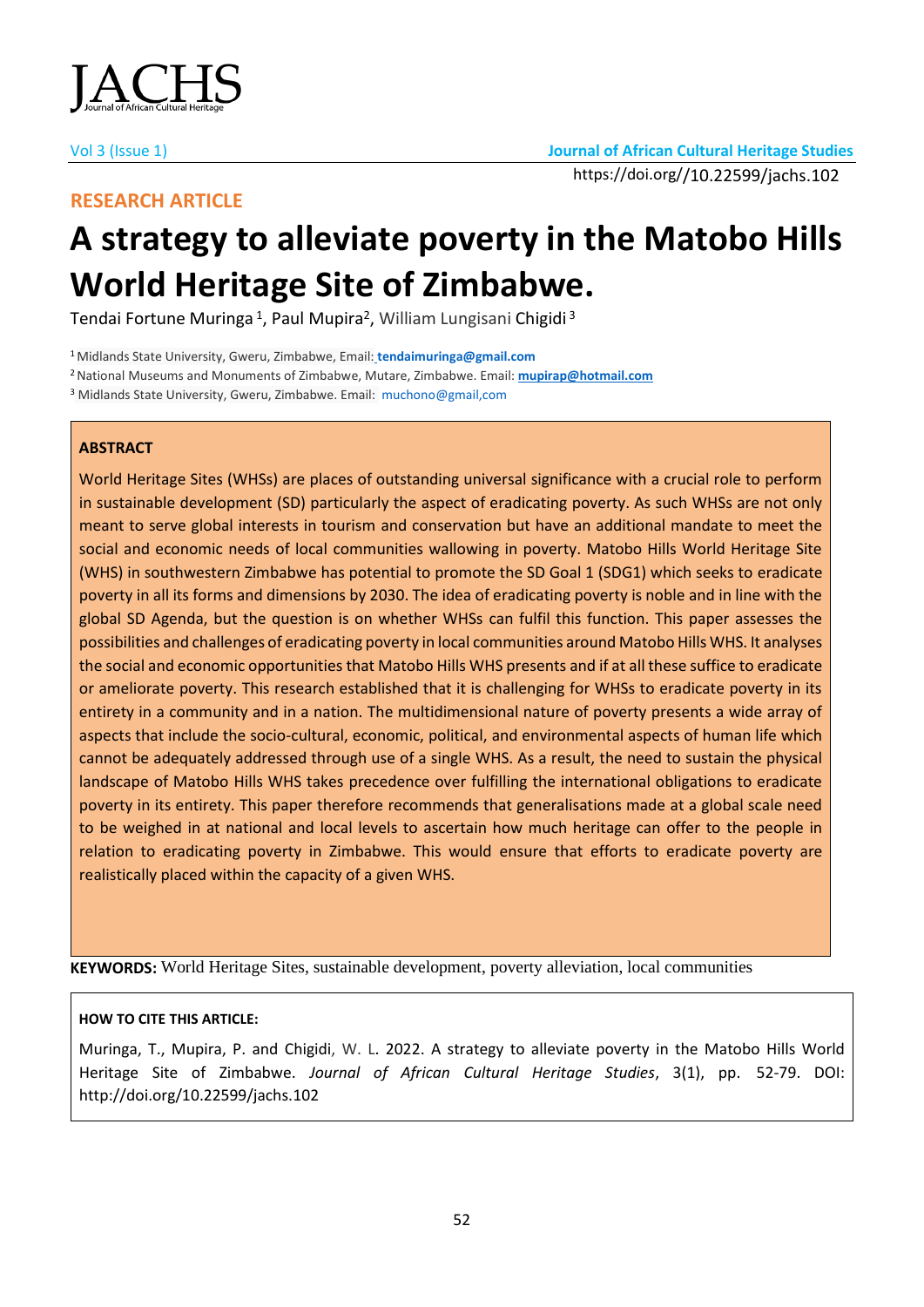#### **Introduction**

World Heritage Sites (WHSs) constitute collective heritage for all humanity and these sites contribute to global conservation of areas of natural and cultural significance (Borges *et al*, 2011). Zimbabwe, as a signatory to the 1972 World Heritage Convention, has a dual mandate to safeguard Outstanding Universal Values (OUVs) in Matobo Hills at the same time tapping into the potential of the WHS to contribute to Sustainable Development (SD). At the 2002 World Summit on Sustainable Development (WSSD) in Johannesburg, world leaders reaffirmed that SD was an international priority in eradicating poverty. Eradicating poverty was the primary goal in the Millennium Development Goals (MDGs) (Fisher *et al,* 2008) and continued as a priority in the 2030 Agenda for Sustainable Development. The 2002 Johannesburg Declaration on World Heritage and Sustainable Development in Africa endorsed the management of heritage as an important tool to promote SD and poverty alleviation. Since SD is a broad concept, this paper narrows its focus to SD Goal 1 (SDG1) that aims at eradicating poverty and its multiple dimensions by 2030. The objective of this paper is to assess how Matobo Hills contributes to the SD agenda of eradicating poverty through promoting inclusive social and economic development.

The findings in this paper were part of a qualitative research conducted in Matobo Hills between 2015 and 2018. Data was gathered mainly through interviews, focus group discussions, field surveys and document analysis. The respondents were from local communities surrounding Matobo Hills WHS, National Museums and Monuments of Zimbabwe (NMMZ), Zimbabwe Parks and Wildlife Management Authority (ZPWMA) and the Matobo and Umzingwane Rural District Councils. The actual names of the respondents were withheld as part of ethical considerations made in this paper.

## **The concepts of sustainable development and poverty**

Sustainable development (SD) is commonly defined as development that meets the needs of the present without compromising ability of future generations to meet their own needs (WCED, 1987). The concept of SD was initially highlighted in literature published by the International Union for the Conservation of Nature and Natural Resources (IUCN) in 1980 known as the 'World Conservation Strategy: Living Resource Conservation for Sustainable Development'(Rao, 2000; Sachs, 2015). The General Assembly of the IUCN together with the World Wildlife Fund (WWF) set to develop new strategy for promoting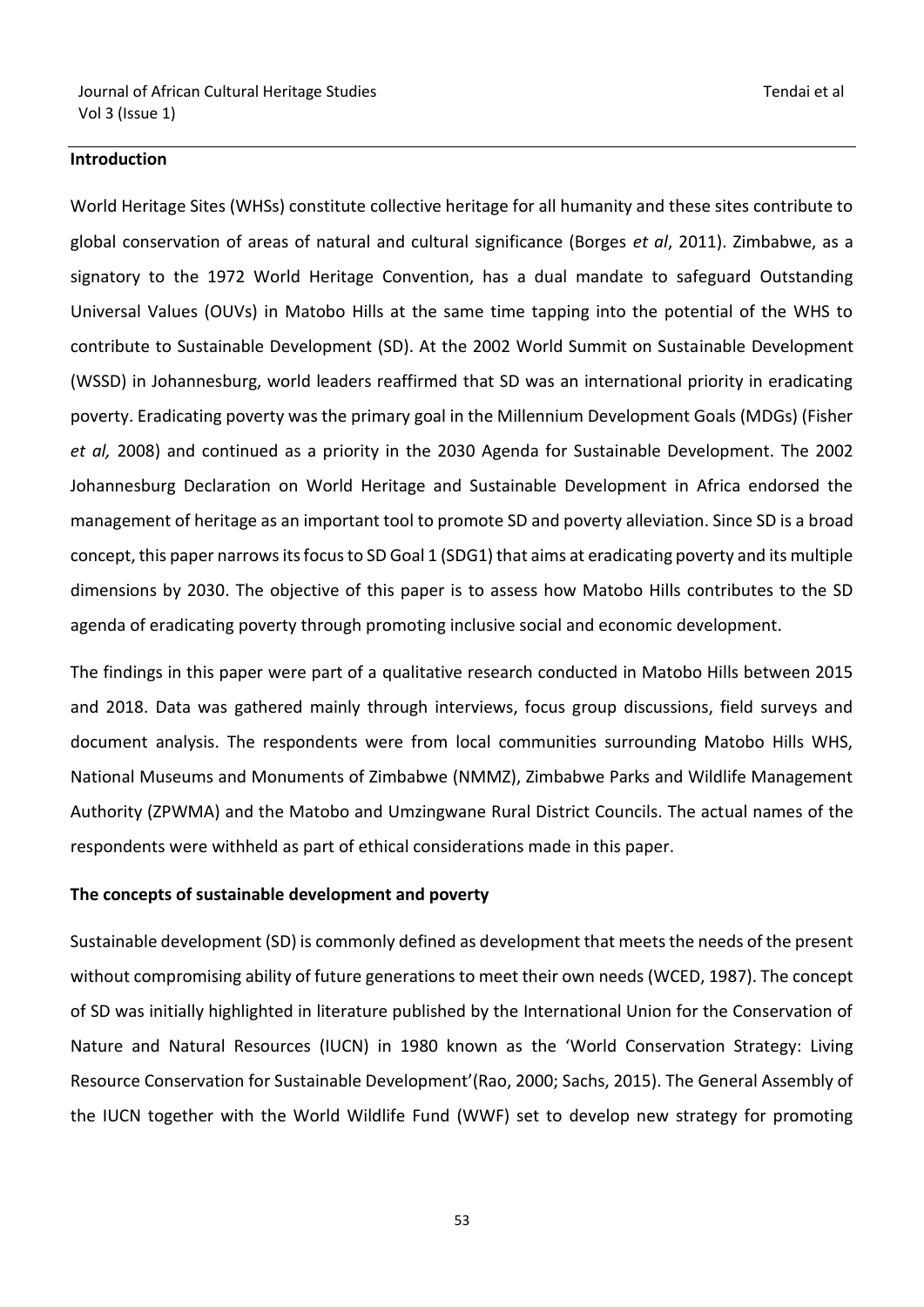human welfare, animal and habitat conservation (Blewitt, 2015). The Strategy emphasised how human beings, in their economic pursuit, need to come to terms with limits to resource use and carrying capacity of ecosystems for the sake of future generations (Sachs, 2015). The publication of the World Conservation Strategy by IUCN presented a somewhat 'new perspective' to the global arena where SD was hailed as an ideal future practice (Blewitt, 2015). Earlier in 1987, the Report of the World Commission on Environment and Development (WCED), commonly accepted as the Brundtland Report, had aroused world interest in SD by providing new thinking specifically in areas of intergenerational equity, the fight against poverty and north-south justice which also informs contemporary debates on SD (Rao, 2000; Grober, 2015). As such the pursuit for SD became the ideal model for the global community including practitioners in the heritage industry.

The goals and conditions to achieve sustainable use of WHSs are summed in the preamble of the 1972 World Convention Concerning the Protection of the World Cultural and Natural Heritage (Albert, 2015). This Convention mandates States Parties to safeguard heritage of Outstanding Universal Value (OUV) for the benefit of all humanity and future generations (Munjeri, 2008). The concern for future generations is premised on the principle of intergenerational equity which is summed in the concept of SD. Although inferences can be made on the notion of SD in the 1972 World Heritage Convention, the use of the term 'sustainable development' was not explicit in this Convention. The formal inclusion of the SD agenda into the World Heritage Convention was deliberated by the World Heritage Committee at its 34<sup>th</sup> session held in Brazil in 2010. At this forum the World Heritage Committee agreed to consider the implementation of policies and procedures that maintain OUVs of properties whilst promoting SD (Decision 34 COM 5D) (paragraphs 2 and 3). In Decision 35 COM 12B (paragraphs 11 and 12), the World Heritage Committee resolved to complement 'Operational Guidelines for the Implementation of the World Heritage Convention' with a policy document that integrates principles of SD in the management systems of World Heritage whilst maintaining the OUVs (Carmosino, 2013). This decision culminated in the formation of the 'Policy Document for the Integration of a Sustainable Development Perspective into the Processes of the World Heritage Convention' which was adopted in 2015 by the General Assembly of the States Parties to the Convention at its 20<sup>th</sup> session held in Paris. This Policy therefore stands as a guide on how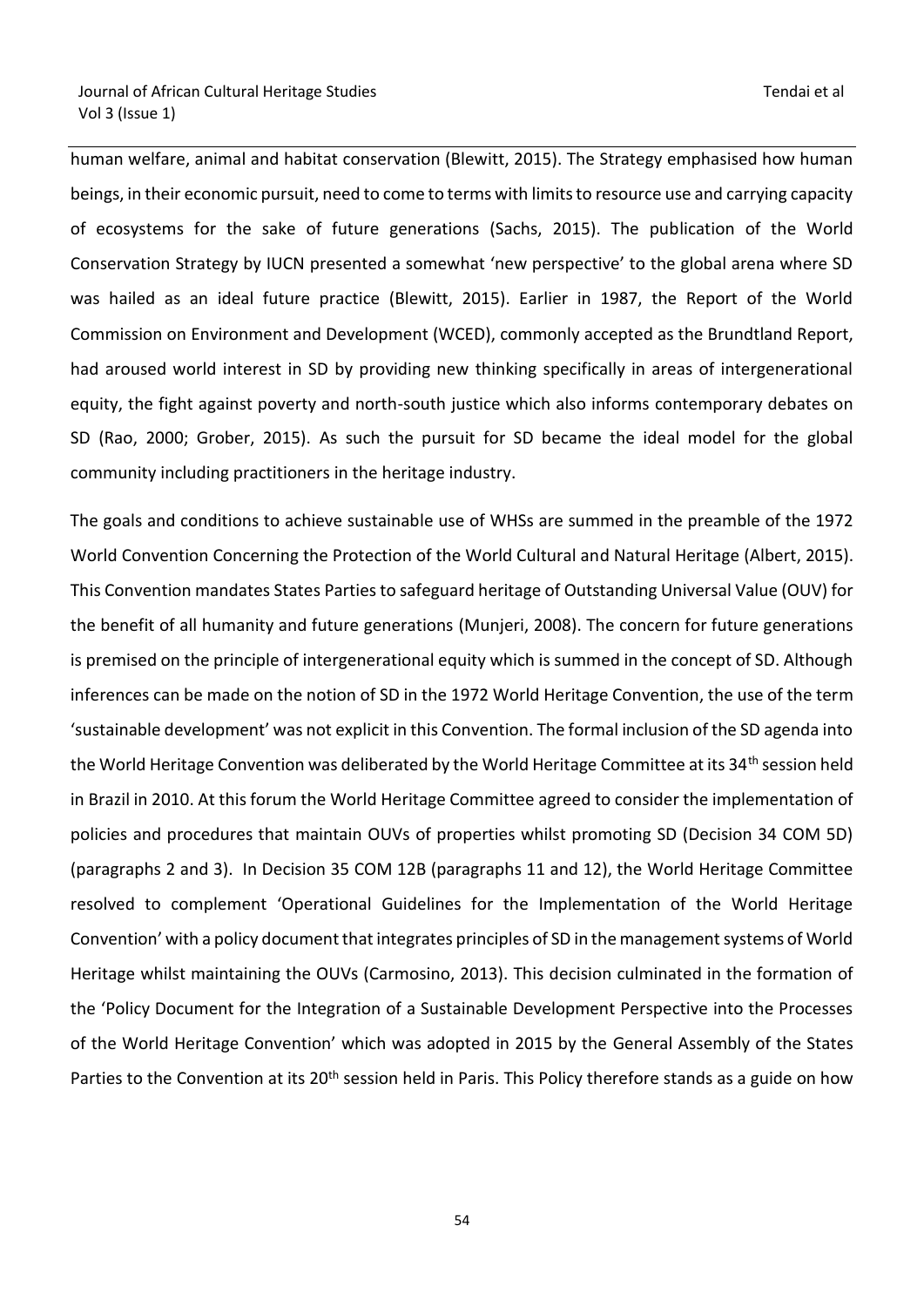to harness World Heritage into the global SD agenda whilst respecting the OUVs of World Heritage properties.

Paragraph 24 of the 'Policy for the Integration of a Sustainable Development Perspective into the Process of the World Heritage Convention' (UNESCO, 2015:8-9) states that,

*"World Heritage properties, as cultural and natural heritage in general, offer great potential to alleviate poverty and enhance sustainable livelihoods of local communities, including those of marginalized populations. Recognising that poverty eradication is one of the greatest challenges facing the world today and an indispensable requirement for sustainable development and well-being of present and future generations, the Convention should therefore contribute to promoting sustainable forms of inclusive and equitable economic development, productive and decent employment and income generating activities for all, while fully respecting the OUV of World Heritage properties".*

The above provision indicates that Zimbabwe as a signatory to the 1972 World Heritage Convention has a mandate to safeguard OUVs in Matobo Hills and ensure the property contributes to poverty eradication. Poverty is a pronounced state of deprivation in well-being which is accelerated by economic, political and social processes that interact with each other in ways that further deprive the poor (World Bank, 2001). Poverty is therefore linked to an interplay of social, economic and political factors that further affect the welfare of the poor.

The Organisation for Economic Co-operation and Development (OECD) (2001:18) explains that,

*"Poverty is multi-dimensional, and dimensions include consideration for human capabilities: economic (income, livelihoods, decent work), human (health, education), political (empowerment, rights, voice), socio-cultural (status, dignity) and protective (insecurity, risk, vulnerability). Mainstreaming gender is essential for reducing poverty in all its dimensions. And sustaining the natural resource base is essential for poverty reduction to endure".*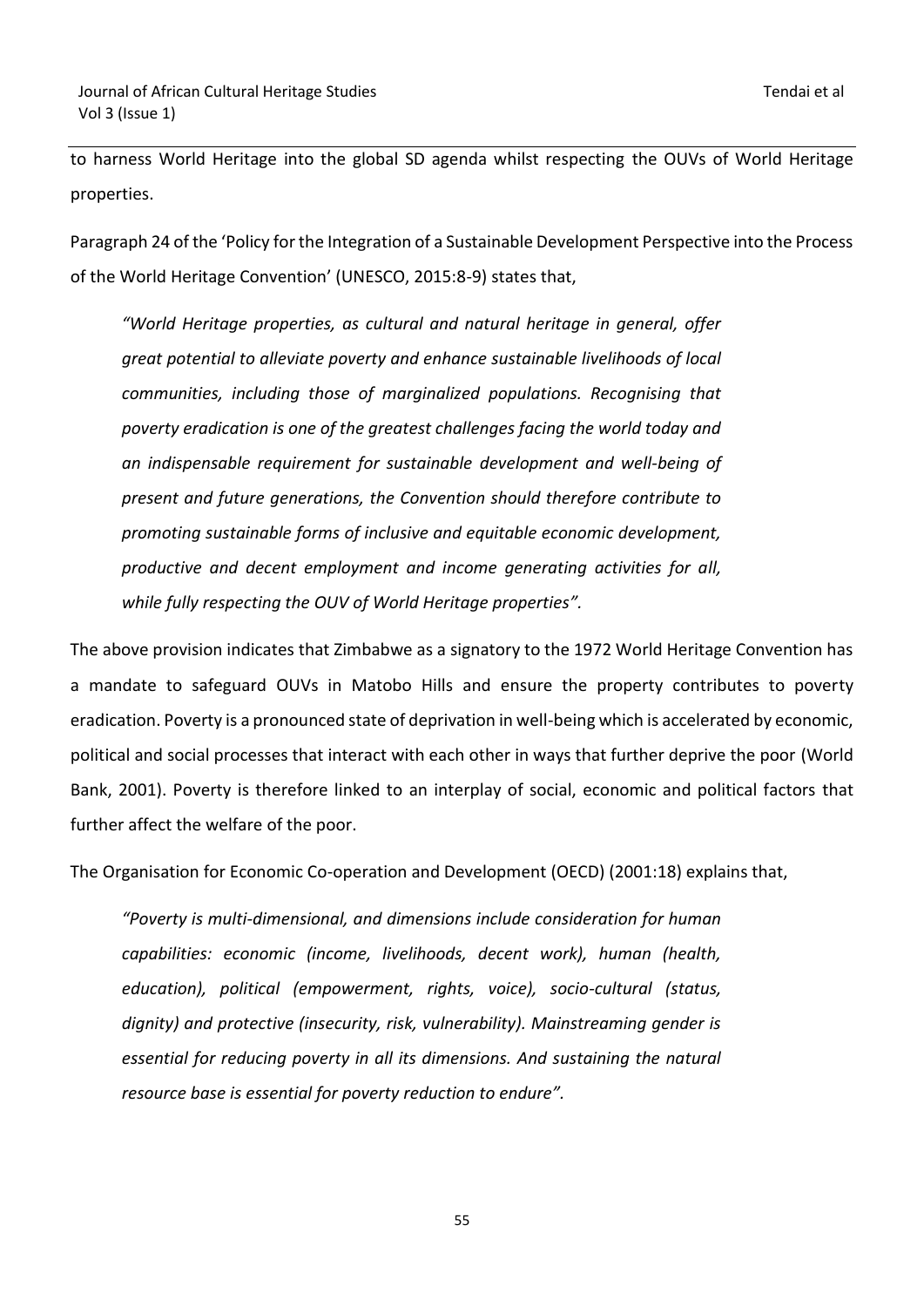The multidimensional approach considers different facets of poverty which include one's socio-cultural, economic, environmental, protective, and political well-being. The different dimensions of poverty need to be satisfied in order to eradicate poverty in a given community. Sachs (2015) describes extreme poverty as being multi-dimensional in nature since it covers inability to meet basic human needs to acquire food, shelter, education, safe energy, health, water, sanitation, and a livelihood. This multidimensional approach broadens the traditional understanding of what poverty is in Africa whereby poverty and calamities are greatly linked to supernatural phenomena and human faltering (Mbiti, 1979; Magesa, 1997). Therefore, there is an economic and a spiritual way of understanding poverty in Africa. The World Heritage Committee being guided by the multidimensional approach attests that World Heritage plays a crucial role in advancing the SD agenda to eradicate poverty in all its dimensions by 2030 (UNESCO, 2015). This paper assesses this view paying attention to Matobo Hills.

#### **Brief description of Matobo Hills World Heritage Site**

Matobo Hills WHS is situated approximately 30-35 kilometres outside the city of Bulawayo in Matabeleland South Province. This landscape consists of grasslands, woodlands, kopje vegetation and it is a sanctuary for diverse species of wildlife such as reptiles, invertebrates, amphibians and mammals (Walker, 1995; Sagonda and Pegg, 2015). The availability of natural resources has managed to accommodate and attract people of different backgrounds to Matobo Hills (Hyland and Umenne, 2005). Matobo Hills has a long and continuous history of human occupation from the Stone Age and Iron Age periods up to the present. Generations of San populations painted the Matopos and evidence of cave painting is dated to over ten thousand years ago (Ranger, 1999). An estimate of about 3500 rock art sites are found in the Matobo Hills (Kumirai *et al*., 2001). The Stone Age communities were believed to have been displaced and replaced by the Iron Age communities, the Bantu speaking communities in the second millennium AD (Muringaniza, 2004). Matobo Hills was occupied by indigenous African communities prior to the colonisation of African countries.

Matobo Hills is a burial ground of King Mzilikazi who was buried in a cave after his death in 1868. In 1896 that Rhodes stumbled upon Matobo Hills and identified the area as a place for his burial and this came to pass in 1902 when he was buried at World's View. The place became a burial ground for other white

the contract of the contract of the contract of the contract of the contract of the contract of the contract o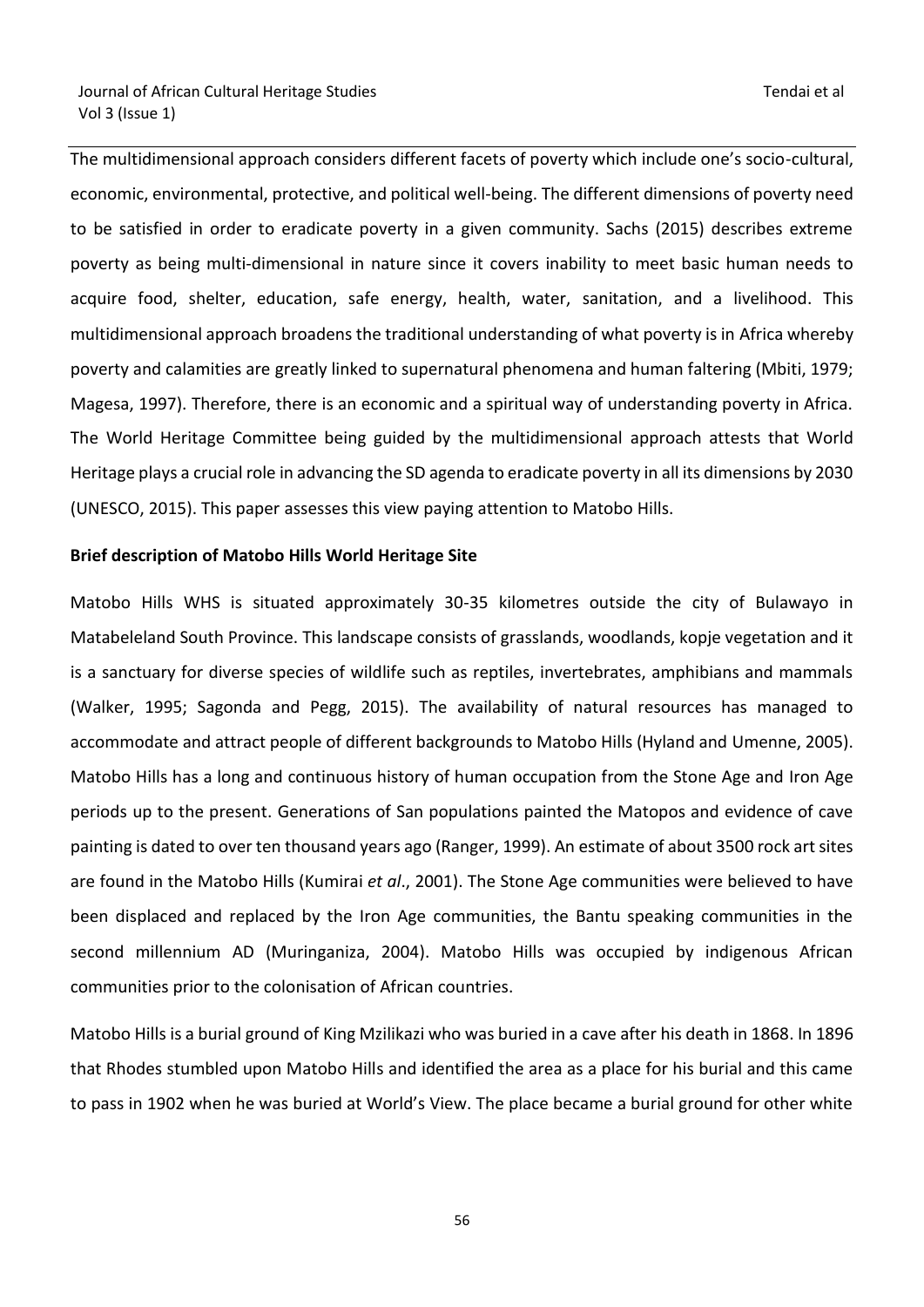soldiers such as Allan Wilson and a memorial to the 'Brave Men' was erected (Ranger, 1999). White settlers left a mark that changed the history and aura of the Matobo Hills. Matobo Hills came to be regarded as dangerous primarily because of the presence of Mwali cult and the vast numbers of guerrillas visiting the shrine for guidance (Ranger, 1999). After attaining political independence in 1980, Matobo Hills continued to be viewed as a place of spiritual and national historic significance in times of peace and even war in Zimbabwe. Matobo rocks are continuously hailed as the seat of God with Njelele being the most conspicuous shrine. The archaeological, historic and cultural features in Matobo Hills reflect different memoirs of human experiences within the cultural landscape (*see* Figure 1).



Fig.1: Archaeological, historic, and cultural features in Matobo Hills WHS. (Source, Midlands State University).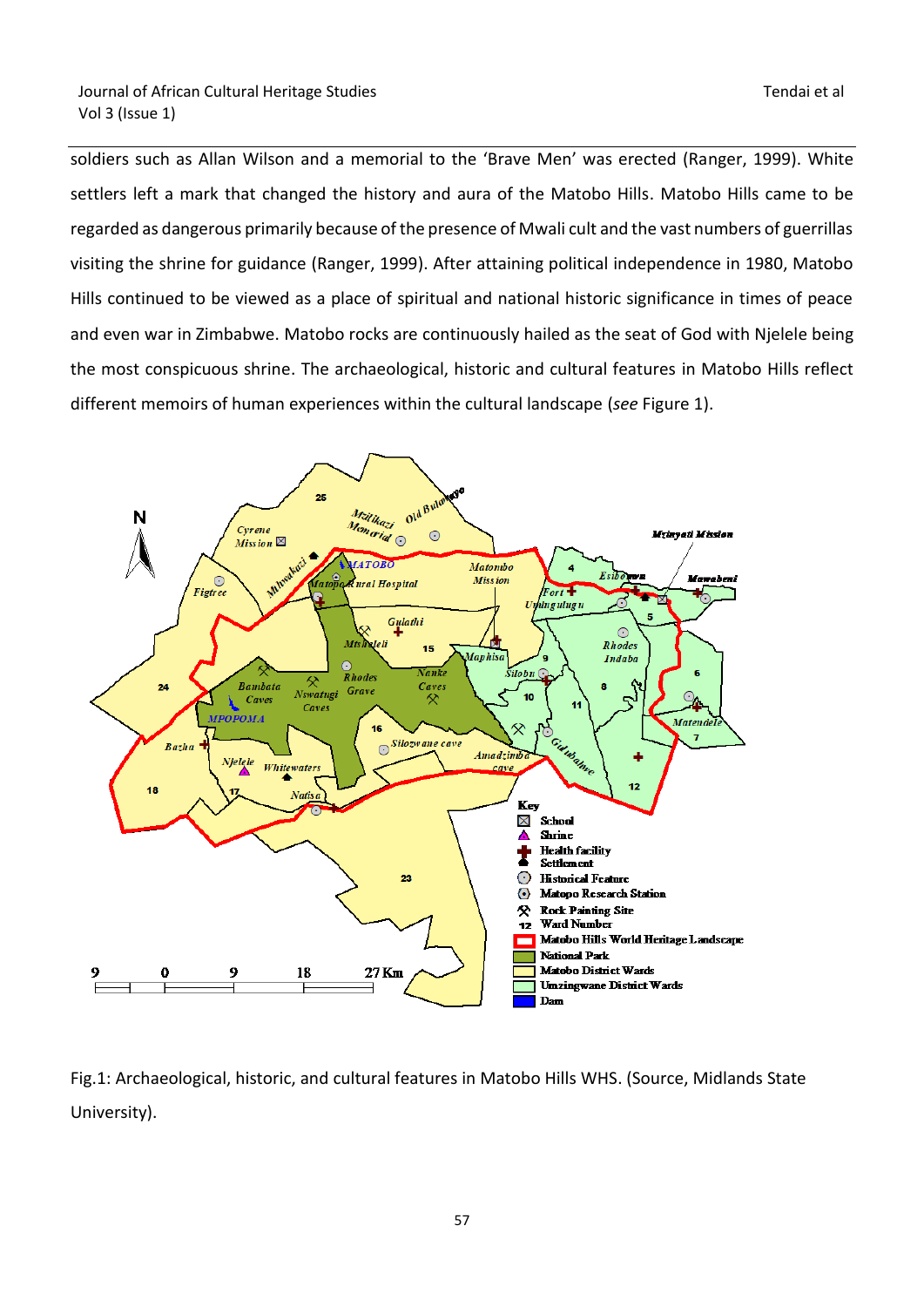Matobo Hills was declared a World Heritage Landscape in 2003 under the 1972 World Convention Concerning the Protection of the World Cultural and Natural Heritage. The inscription of Matobo Hills to the World Heritage List was based on criteria iii, v, and vi (Mitchell *et al.*, 2009). The total area designated under World Heritage Landscape is 3 100 square kilometres including a buffer zone of 1050 square kilometres (Matobo Hills World Heritage Landscape Management Plan, 2015-2019). The management of Matobo Hills is largely entrusted to NMMZ which is responsible for managing museums, historical and archaeological sites whilst ZPWMA is responsible for managing the natural resources within this landscape (Matobo Hills World Heritage Landscape Management Plan, 2015-2019). The City of Bulawayo has also committed to localising SDGs working closely with Environmental Management Agency (EMA) and other agencies in order to preserve and protect the natural environment (Ndlovu *et al.*, 2020). State heritage authorities have power to intervene in the management of heritage resources through putting protective measures, punitive measures and controlling access to cultural property (Ndoro and Kiriama, 2008; Hall, 2008). The choice of Matobo Hills WHS was influenced by the fact that local communities within and outside the World Heritage boundary are living in poverty (*see* Figure 2) yet the landscape is rich in natural and cultural resources that could be of great use to local communities. The case of Matobo Hills is therefore ideal in establishing the contribution of WHSstowards poverty alleviation in Zimbabwe.

#### **Poverty prevalence in Matobo Hills World Heritage Site**

Matobo Hills falls under Matabeleland South Province which covers such areas as Plumtree, Mangwe, Bulilima, Gwanda, Insiza, Beitbridge, Umzingwane and Matobo. The Matobo Hills WHS falls within wards 15, 16, 17, 23, 24 and 25 in Matobo District and wards 4 to 12 in Umzingwane District in Matabeleland South Province (*see* Figure 2). Mankiw (2018:406) attests that poverty 'is an economic malady' that affects all groups of people in a given population but what differs is the prevalence of poverty across groups. Measuring poverty prevalence in Matobo Hills was an extensive exercise that was beyond the scope of this paper and as a result, this research relied on small area measurements of poverty established in the Zimbabwe Poverty Atlas (ZIMSTAT, 2015) which depicts poverty prevalence at ward and district level in study area. 'Household survey-based estimates are regarded as the most accurate ways of estimating poverty incidence' (Todaro and Smith, 2011:231). For example, Matobo District has approximately 15,518 households that are deemed poor compared to about 4,909 households that are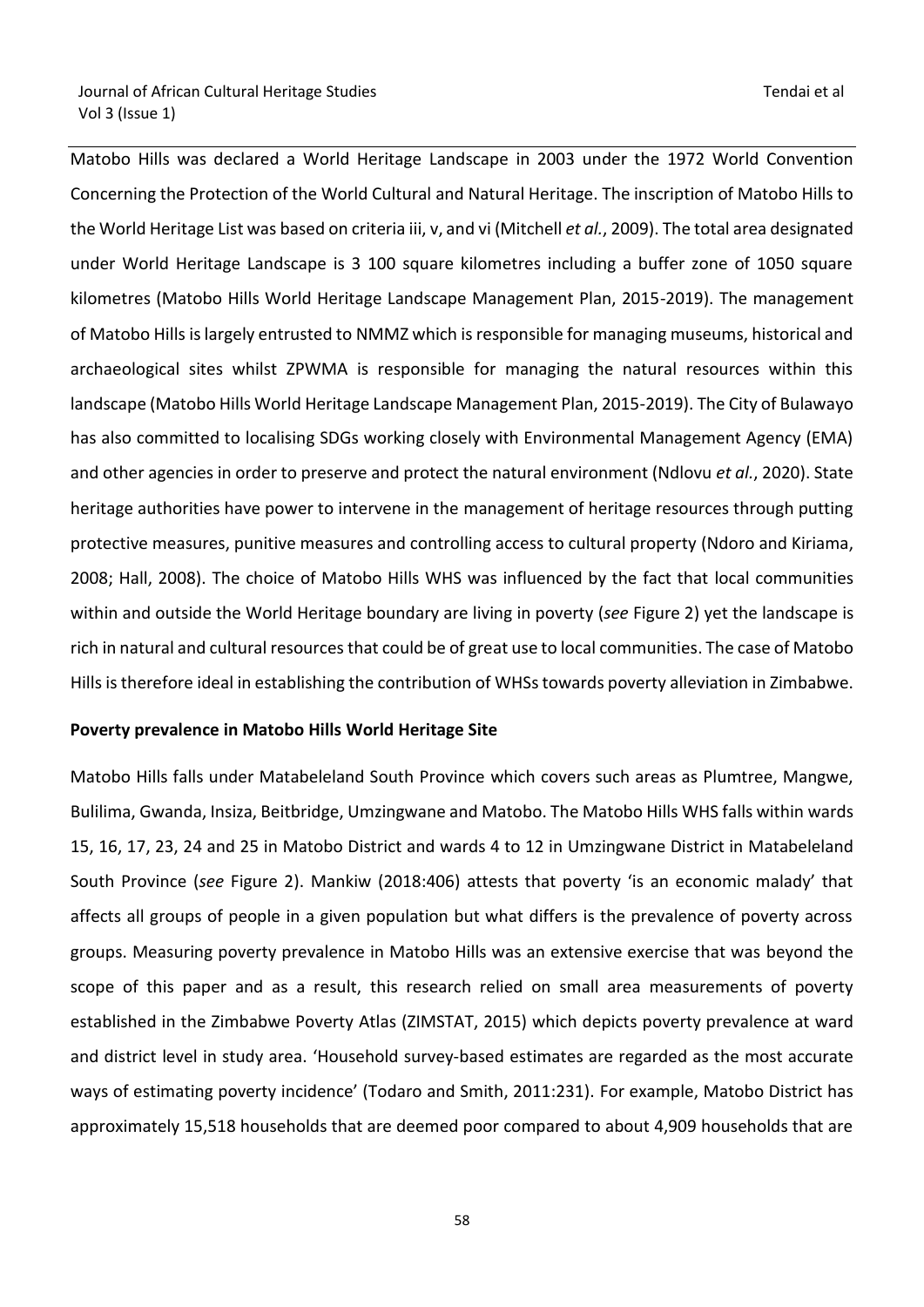considered non poor (ZIMSTAT, 2015). In Umzingwane District, poor households are around 11,472 whilst 2,621 are deemed non poor (ZIMSTAT, 2015). The average poverty prevalence in Matobo District is 77.6% and in Umzingwane District its 82.1% (ZIMSTAT, 2015).The following map summarises poverty prevalence in each ward in the selected study area.



Fig. 2. Poverty prevalence in each ward in Matobo Hills. (Source. Midlands State University).

There is a relatively low poverty prevalence rate (49-60%) in the central area of Matobo Hills WHS (ward 25) where Rhodes Matopos National Park is located. The area protected as Matopos National Park covers about 17% of the total Matobo Hills area whilst 55% is agro-pastoral land (Sagonda and Pegg, 2015). Major tourist activities, the National Park, historic and rock art sites that are accessible to visitors in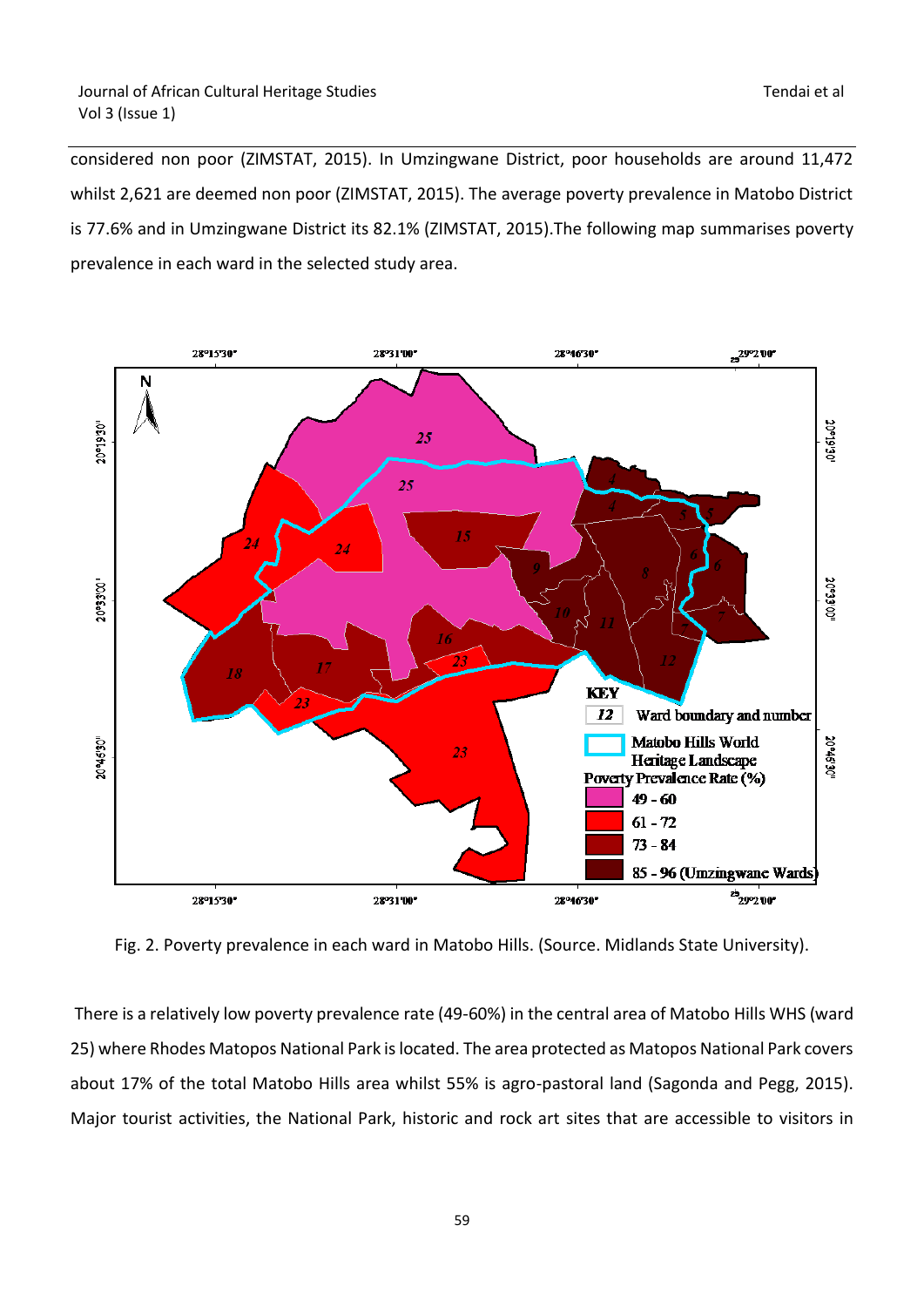Matobo Hills are concentrated in ward 25. This makes it easy for local people in this ward to access social and economic opportunities that come through tourism when compared to other wards. Poverty prevalence rate in wards 23 and 24 range from 61%-72% and this percentage is lower when compared to all other wards excluding ward 25. Land use in wards 23, 24 and 25 include large commercial farming where local communities engage in crop farming and livestock rearing. Cattle for beef and other dairy products from large commercial farms in Matobo Hills are sold in Bulawayo and other areas in Matabeleland region (Makuvaza, 2016). This offers local communities alternative sources of income which in turn lessen poverty prevalence rate in respective wards. Communal areas (wards 15-18) in Matobo District have poverty prevalence that ranges from 73%-84% whilst communal areas (wards 4- 12) under Umzingwane District have poverty prevalence rate of 85%-96% which is the highest in the entire cultural landscape. This study established that all communal areas in Matobo District are in close proximity to Rhodes Matopos National Park and as a result they get direct access to social, cultural and economic benefits since from this Park. Most social responsibility programmes from Rhodes Matopos National Park target Matobo wards as opposed to communal areas in Umzingwane District which are located further from the Park. Respondents from ward 6 cited distance as a barrier to accessing ecosystems services from the Park. These challenges arise over and above being situated in natural regions IV and V. Poverty assessments in Umzingwane District affirm that wards falling within 85%-96% poverty prevalence rate lie within the natural region IV and V whose climatic conditions are not conducive for meaningful agriculture. In comparison wards with access to mining activities and in close proximity to Esigodini Business Centre have a relatively lower poverty prevalence rate (ZIMSTAT, 2015).

Poverty prevalence rates in Matabeleland South Province mostly vary with climatic conditions in respective districts, livelihood opportunities available to households and the proximity of wards to business centres such as growth points and border towns (ZIMSTAT, 2015). Access to alternative sources of livelihoods marks the distinction in poverty prevalence rates in wards situated in the same natural region (IV and V). Other factors exacerbating poverty prevalence rates in Matabeleland South Province include politics, ethnicity, and exclusion of marginalised groups in developmental programmes (Ndhlovu, 2019). Todaro and Smith (2011) recommend that, before creating policies and programs that effectively attacks poverty at its source, there is need to have specific knowledge about those people living in

en de la construction de la construction de la construction de la construction de la construction de la constr<br>1960 : la construction de la construction de la construction de la construction de la construction de la const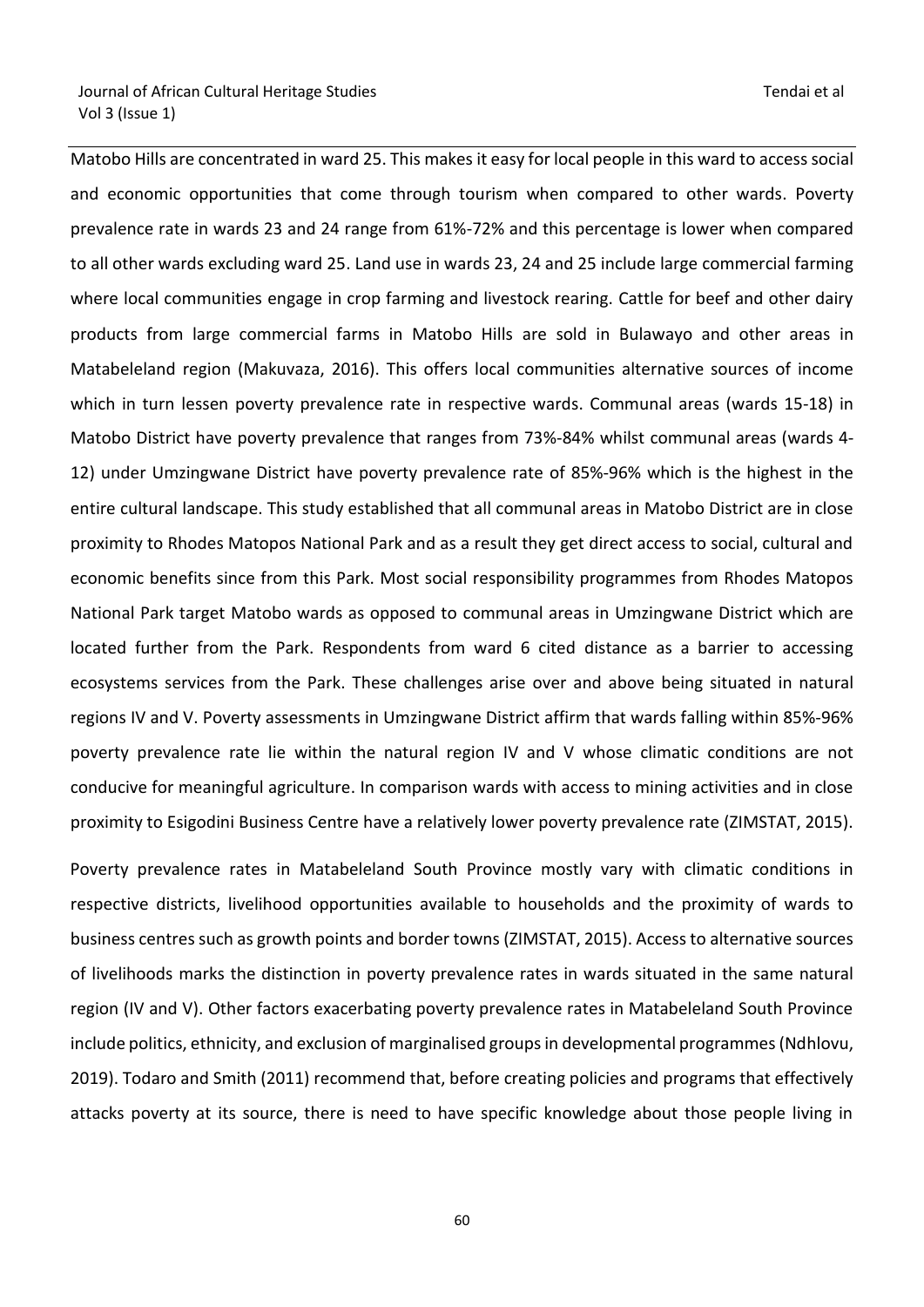extreme poverty and their economic characteristics. An understanding of these characteristics helps in implementing strategies to eradicate poverty in such areas as Matobo Hills.

### **Poverty alleviation strategies in Matobo Hills**

Accessibility to almost all resources that are significant in the livelihoods of people are governed by certain institutions and organizations (Scoones, 2015). This paper pays attention to efforts being done by NMMZ and ZPWMA in Matobo Hills. Benefits that are derived from WHSs can be subsistence, economic, environmental, political, cultural, and spiritual (Osipova *et al*, 2014). Subsistence benefits are non-economic and include access to health, shelter, clean water, and nutrition (Dudley and Stolton, 2009; Kettunen and ten Brink, 2013). Economic benefits are those that provide local communities with opportunities to raise income, to consume and have assets (Dudley and Stolton, 2009; OECD Guidelines on Poverty Reduction, 2001). Economic capabilities are crucial in providing 'food security, material wellbeing and social status' (OECD Guidelines on Poverty Reduction, 2001). The assessment in this paper is centred on subsistence, economic and environmental benefits that local communities derive from Matobo Hills. The Constitution of Zimbabwe Amendment 20 (2013) (13) (1-4) indicates that the State and all governmental institutions and agencies are mandated to promote 'rapid and equitable development' that gives prime attention to both rural and urban communities. This development should consider the needs of local communities and the State should ensure that local communities benefit from resources in their surrounding areas. This call applies to all government departments including NMMZ and ZPWMA who have the prime role to safeguard the OUVs of Matobo Hills.

## *Promoting access to housing facilities in Matobo Hills*

Paragraph 19 (i) of the 'Policy for the Integration of a Sustainable Development Perspective into the Process of the World Heritage Convention' (UNESCO, 2015) stresses need to ensure the availability of basic infrastructure for local communities residing within and around WHSs. The basic infrastructure includes access to housing facilities which are crucial in the fight against poverty. Local communities in Matobo Hills benefit from a housing scheme initiated by ZPWMA through their social responsibility programmes. Operations Officers from Rhodes Matopos National Park (2017, in-person interviews, 20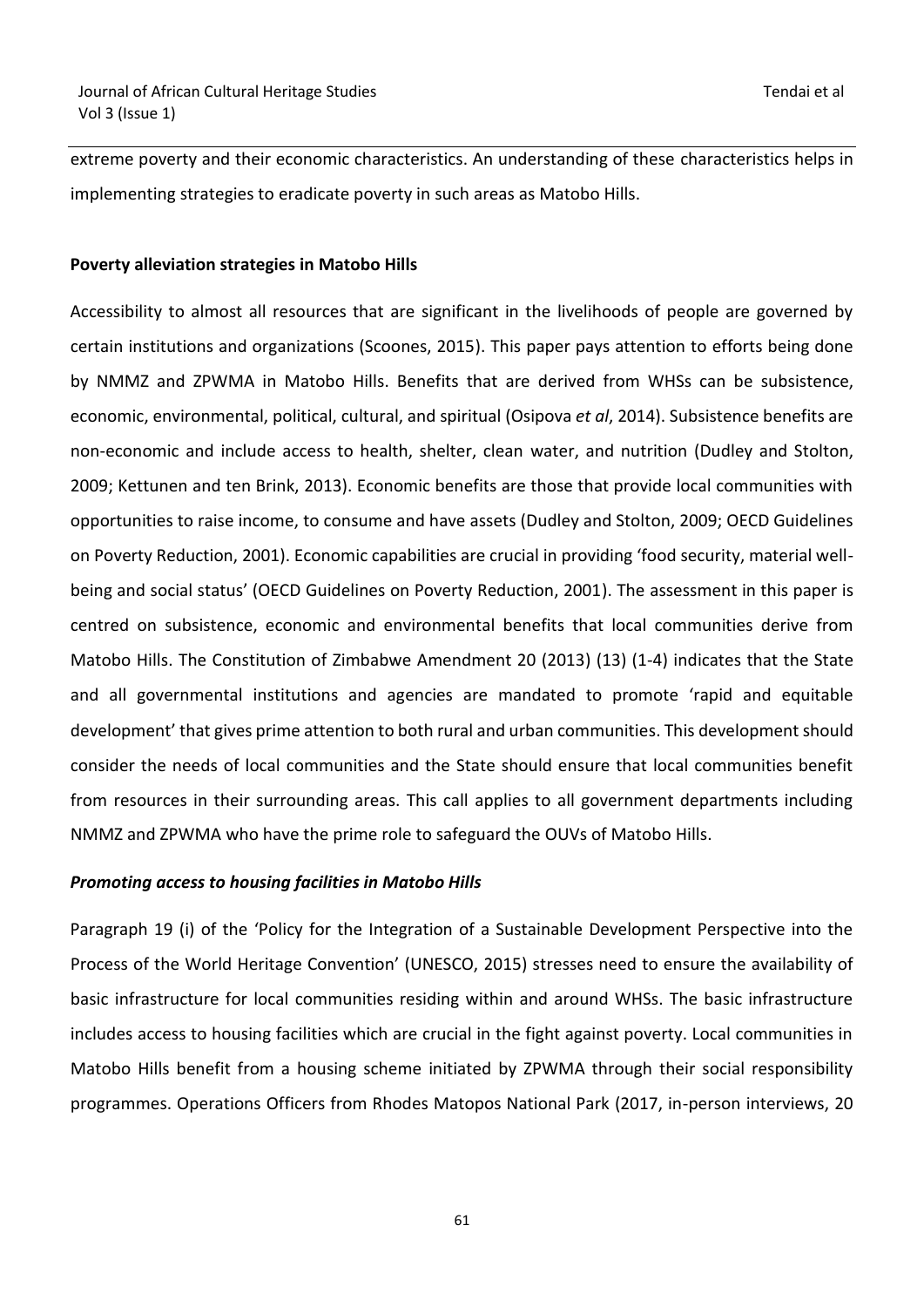November) explained that by November 2017, 8 households had benefitted from the construction of rondavels in 6 wards (15, 16, 17, 18, 24, 25) surrounding the National Park. The beneficiaries were elderly people aged 75 to 100. This initiative conforms to efforts to alleviate poverty among the aged who are dependent on the economically active group for support. However, the challenge is that the beneficiaries of the housing project constitute 0.002% when measured against the total population of elderly persons (1969) in Matobo District. This percentage is too small to offset the shortage of decent accommodation among the elderly and other local community members below the age of 75. The continuity of this housing project is also questionable since it is provided under the guise of social responsibility programmes and depends on the discretion of the service provider. Therefore, when few individuals benefit from a housing project, it suggests that World Heritage properties can only do so much with regards to provision of shelter and poverty alleviation in surrounding communities.

## *Promoting access to education within Matobo Hills*

Matobo Hills promotes access to formal and informal education to the local community and other visitors to the WHS. Education is important in increasing human capabilities, promoting self-sustained growth and development (Todaro and Smith, 2011). The Deputy Area Manager for Rhodes Matopos National Park (2016, in-person interview, 8 June) stressed that they were promoting access to education by offering training courses in Professional Hunters' Licence targeting youths from wards within Matobo Hills. The motivation for undertaking training courses in Professional Hunters' Licences is for youths to secure permanent jobs as rangers and wildlife officers within Rhodes Matopos National Park. The longterm goal for ZPWMA is to address challenges of high unemployment rates that are accelerating poverty prevalence in Matobo Hills.

The Deputy Area Manager for Rhodes Matopos National Park further explained that ZPWMA offers educational support when they provide raw material for local schools to build infrastructure and sponsorships of stationary (pens, rulers, books, and mathematical sets) on prize giving days. For example, between 2016 and 2018 satchels and stationery were donated to 6 wards surrounding Rhodes Matopos National Park. In comparison, Great Zimbabwe WHS provides educational support to orphans and vulnerable children in the community. The 'school fees assistance scheme' assists at least 20 students in

 $\sim$  62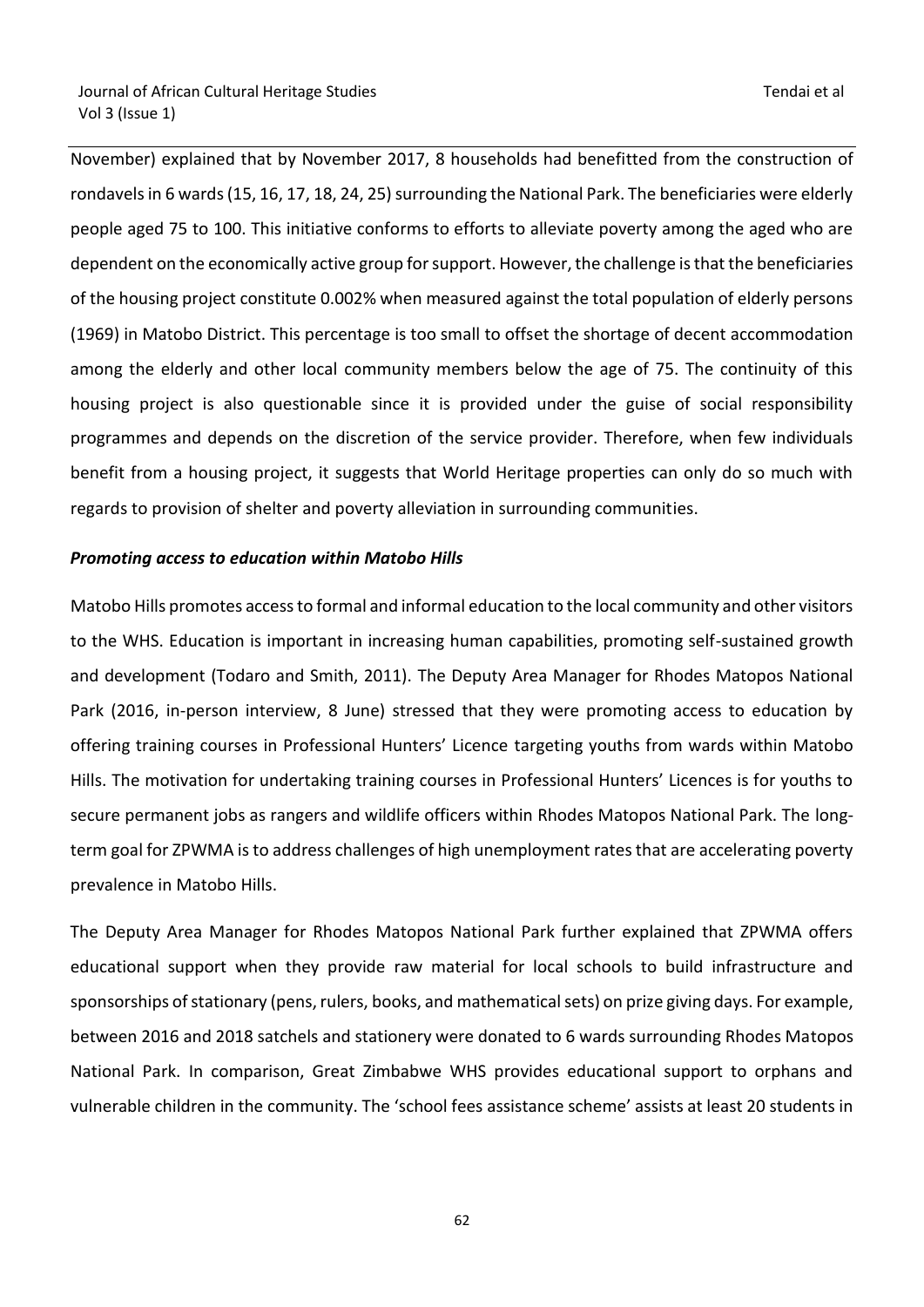secondary school every year. The effort to reach out to the community through educational support shows that through WHSs local communities can be assisted materially.

ZPWMA and NMMZ further ensure access to education through guided tours that are offered to different schools and other visitors to Matobo Hills. Most visitors who come to the landscape are interested in seeing burial grounds that include Rhodes' Grave, rock art sites, wildlife and the beautiful scenery within the landscape. For example, between 2017 and 2019 a total of 87 419 people visited Worlds' View and Pomongwe Rock Art Site in Matobo Hills (Natural History Museum, 2020). UNESCO in collaboration with the Natural History Museum and Reach A Young Soul (RAYS) Trust engaged in an annual Environmental Youth Symposium (14-16 October 2020) which targeted students in high school and tertiary institutions. The Symposium involved an online competition on poster making and academic paper writing on 'Heritage and Sustainable Development Goals' as a strategy to promote awareness on SDGs and conservation of natural and cultural heritage (UNESCO, 2020). Such programmes complement the formal education system that embraces heritage and cultural studies. The efforts of ZPWMA and NMMZ are however limited in that schools are expected to pay entrance fees to access WHSs except in cases where free entry has been authorised. The sponsorships of stationery only support children who are already in school and not those who are out of school due to fees shortages. This indicates that access to education within and outside Matobo Hills must be inclusive of all people so as to ensure that Zimbabwe achieves SDG4 by 2030.

## *Promoting access to health and sanitation services in Matobo Hills*

Accessibility to health and sanitation facilities is crucial in eradicating poverty. During this research, NMMZ and ZPWMA had no projects that directly dealt with health-related issues in communal areas in Matobo Hills as this was considered a responsibility of the Matobo and Umzingwane Rural District Councils. ZPWMA had only focused on improving health and sanitation within Rhodes Matopos National Park. The building of health and sanitation facilities within the Park shows a bias towards the welfare of tourists rather than the local community. However, local community members benefitted from getting tenders to provide bricks and build ablution services within the National Park. The Ward Councillor (2016, in -person interview, 8 June) who spearheaded this project confirmed that both men and women were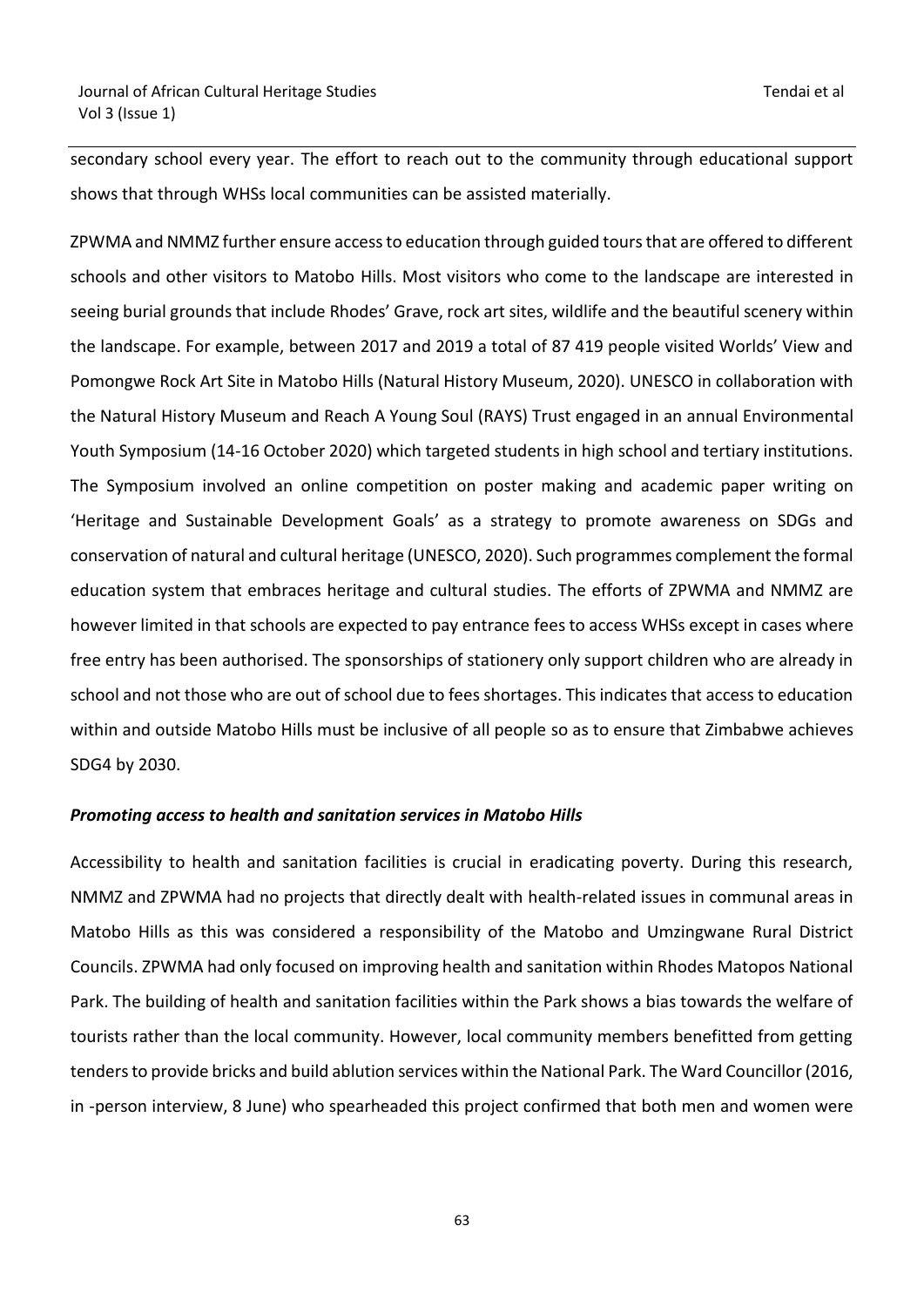included in building projects in Rhodes Matopos National Park taking into consideration gender equality. A consciousness on gender equality at grassroots level is in line with SDG5 which aims at achieving gender equality by 2030.

Although NMMZ and ZPWMA have not invested much in improving the formal healthcare system of local communities in Matobo Hills, the local people make use of indigenous knowledge to access medicinal plants and animals. For example, local people make use of such herbs as *umvagazi* (blood wood*/ pterocarpus angolensis*), *ingobamakhosi* (hard pear/ *olinia ventosa*) and *ikhalimele (rynchosia. spp)* to treat different ailments (*Gogo* N, 2017, in-person interview, 18 December). The fat of an African python, animal excretions such as dung of elephants and urine of baboons are equally used for medicinal purposes in Matobo Hills (Sagonda and Pegg, 2015). This indicates that indigenous knowledge systems offer alternatives and at times complement the formal healthcare services offered in Matobo Hills. The access to medicinal plant and animals is however restricted by Parks and Wildlife Act Chapter (20:14). As a result, some plant and animal organs used for medicinal purposes are illegally obtained from Rhodes Matopos National Park.

Matobo Hills has continued to be a religious portal where people seek solace in times of spiritual and physical deprivation thereby satisfying an intangible dimension of poverty in indigenous communities of Africa. Cultural and spiritual benefits give local communities pride about the protected area, living culture, education, and spiritual freedom (Dudley and Stolton, 2009). For example, in times of deprivation, pest outbreaks and other ecological disasters people visited the shrines in the Matobo in search of remedies (Ranger, 1999). As such spiritual healing and guidance is obtained through accessing shrines in Matobo Hills. Such shrines are managed by the traditional leadership through traditional management systems. However, when it comes to conducting traditional ceremonies in monuments and sites protected by NMMZ Act (25:11), members of the local community are required to get permission from relevant authorities. The legal framework imposes restrictions on accessing places of spiritual significance. As a result, local communities fail to interact fully with their cultural landscapes.

 $\sim$  64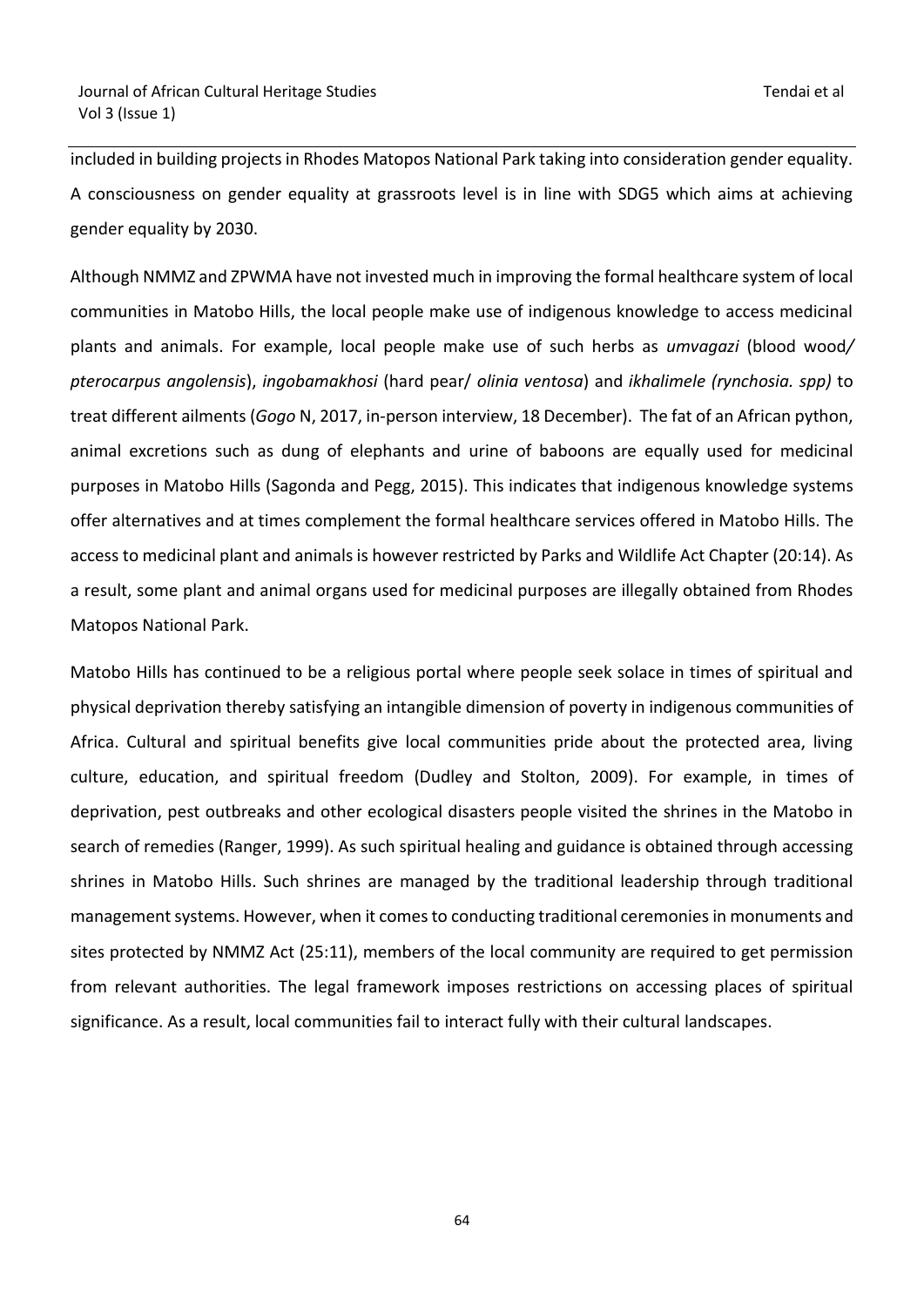#### *Access to food related resources in Matobo Hills*

Provisioning services related to food include activities such as game hunting and fishing, plants and fruits gathering, traditional agriculture, livestock grazing and fodder collection mainly for subsistence use (Dudley, Stolton and Kettunen, 2013). As such there is a wide array of resources that can provide food to both humans and animals in protected areas. Matobo Hills has edible plants that include fruits and nuts, cereals as well as gum and leaves (Walker, 1995:31). Wild fruits such as *uxakuxaku* (snot apple) and fruits from the baobab tree are obtained in Mzinyathini and Matobo communal areas (especially wards 6, 10 and 11) and in Khumalo and Gulathi communal areas (especially wards 15, 16 and 17) (Ecologist A, 2017, in-person interview, 20 November). Other wild fruits such as *umgono* (strychnos spinosa), *umtshwankela* (vitex payos), *umqokolo* (flacourtia indica) and *umkhiwa* (ficus sur/capensis) are also found in their abundance in Matobo Hills (Makuvaza, 2016). Similarly, the Laponian Area in northern Sweden offers wild food plants and mushrooms to local communities and visitors to the site (Osipova *et al*, 2014). In Rwenzori Mountains National Park in Uganda the local people collect honey, mushrooms, vegetables, and palm oil (Okware and Cave, 2012). WHSs are sources of edible fruits and plants that provide dietary supplements to local communities. In Zimbabwe, the harvesting of fruits and other plant species from the protected areas is regulated by the Parks and Wildlife Act (20:14) as a strategy to ensure sustainable use of natural resources.

Access to wildlife in Matobo Hills has been promoted through the nationwide Communal Areas Management Programme for Indigenous Resources (CAMPFIRE) in Zimbabwe. CAMPFIRE came as a response to the failure by the National Parks and Wildlife Act of 1975 to give meaningful control and participation in wildlife management to local communities (Chirikure *et al.,* 2011). This initiative was an attempt to empower local communities to engage in wildlife conservation whilst earning revenue to develop their communities. The challenge with such projects is that they can increase demand for wildlife and increase chances of attracting poor immigrants to the area (Fisher *et al.,* 2008). This has been the case in Matobo Hills where the Ward Councillor (2016, in-person interview, 8 June) and the Environmental Officer for Matobo RDC (2017, in-person interview, 30 November) indicated that the wild animals for hunting are now scarce to make any meaningful returns to the local people. Earlier research by Makuvaza (2016) affirms that local communities in Matobo Hills do not benefit meaningfully from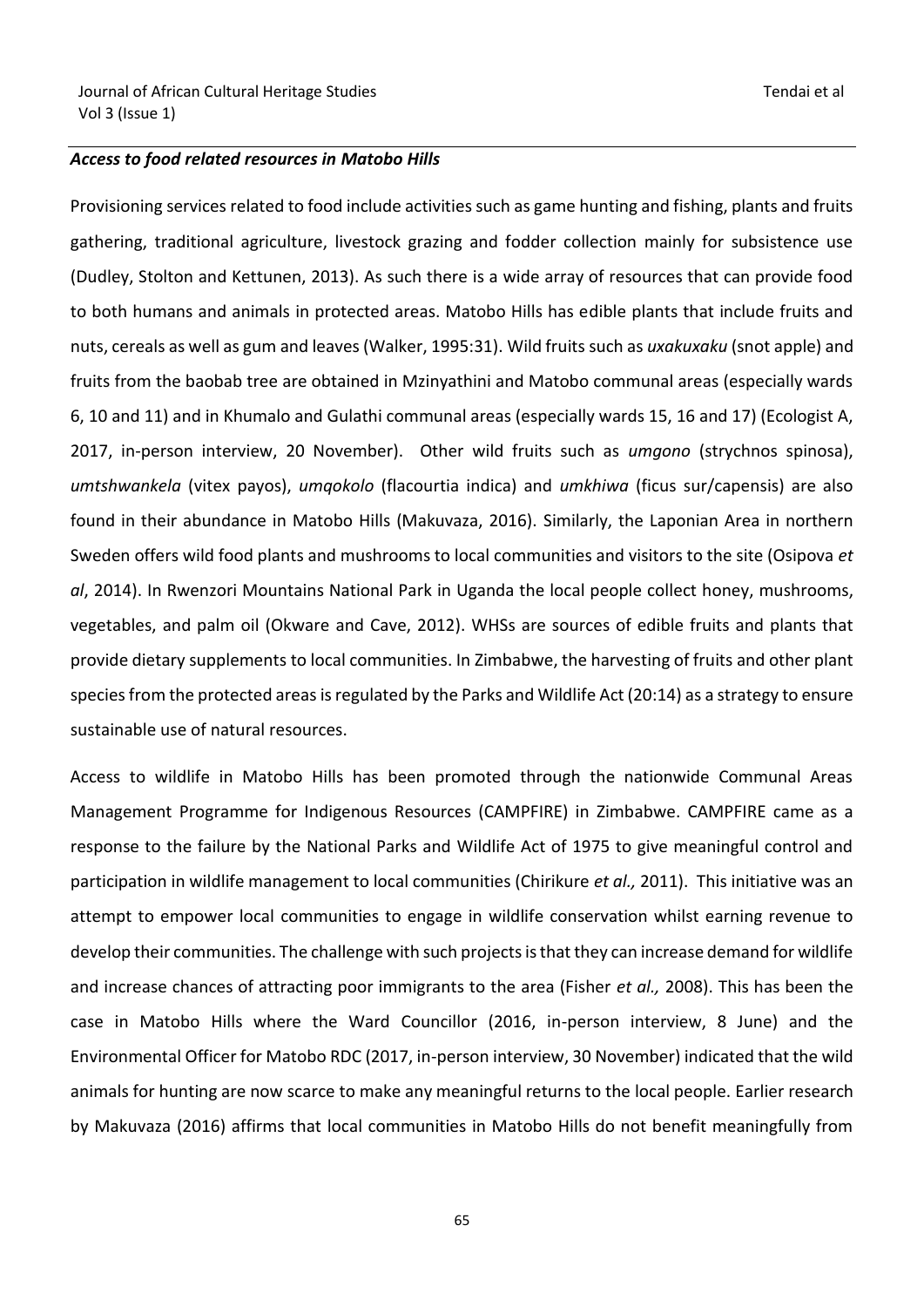CAMPFIRE projects and as a result their role in wildlife conservation is regarded as insignificant. This suggests that initiatives to eradicate poverty in rural communities in Zimbabwe are failing to bring meaningful returns at the grassroots level. As a result, the efficacy of CAMPFIRE prior to this research could not be numerically ascertained except the hope that this project will be revamped in the future.

The inhabitants of Matobo Hills equally benefit from the harvest of mopane worms which hatch in their numbers in *mopane* woodlands in southern parts of Matobo (Walker, 1995). Operations Officers (2017, in-person interviews, 20 November) explained that all wards surrounding Matobo Hills (especially wards 18, 23, 25) benefit from *mopane* worm harvesting. ZPWMA engage in trainings on how to harvest *mopane* worms in all wards surrounding Matobo Hills so that local people acquire knowledge on how to harvest them without destroying the ecosystem. *Mopane* worms are usually harvested during the rainy season in January and February and dried for later consumption in the year (Makuvaza, 2016). Local communities sell *mopane* worms to neighbouring wards and other towns such as Gwanda, Plumtree and Bulawayo and get an additional income which they use to supplement for other social needs. This demonstrates that the harvest of mopane worms contributes to the sustainability of rural livelihoods in the face of poverty in Matobo Hills.

Fish farming and fish harvesting are additional projects initiated by ZPWMA in Matobo Hills. Benefitting from fisheries is aimed at promoting food security and employment creation among local communities. The fishing areas include Mtsheleli, Togwana, Chitamba, Sandy-Spruit, Umzingwane and Mtshabezi Dams. The Camp Manager from Rhodes Matopos National Park (2018, in-person interview, 28 May) explained that fishing is done for household consumption with a maximum of three rods per person and harvesting not more than 5kgs. Fishing is done by local community members from all wards in Matobo Hills at a cost of US\$1 per visit as opposed to the US\$3 that is paid by visitors from other areas. The idea of charging local communities less entrance fees when compared to people of other areas gives priority to local communities residing within the WHS. The challenge rises in cases where visitors from elsewhere compete with locals in having access to resources especially during seasonal droughts when fish is relatively scarce.

e de la construcción de la construcción de la construcción de la construcción de la construcción de la constru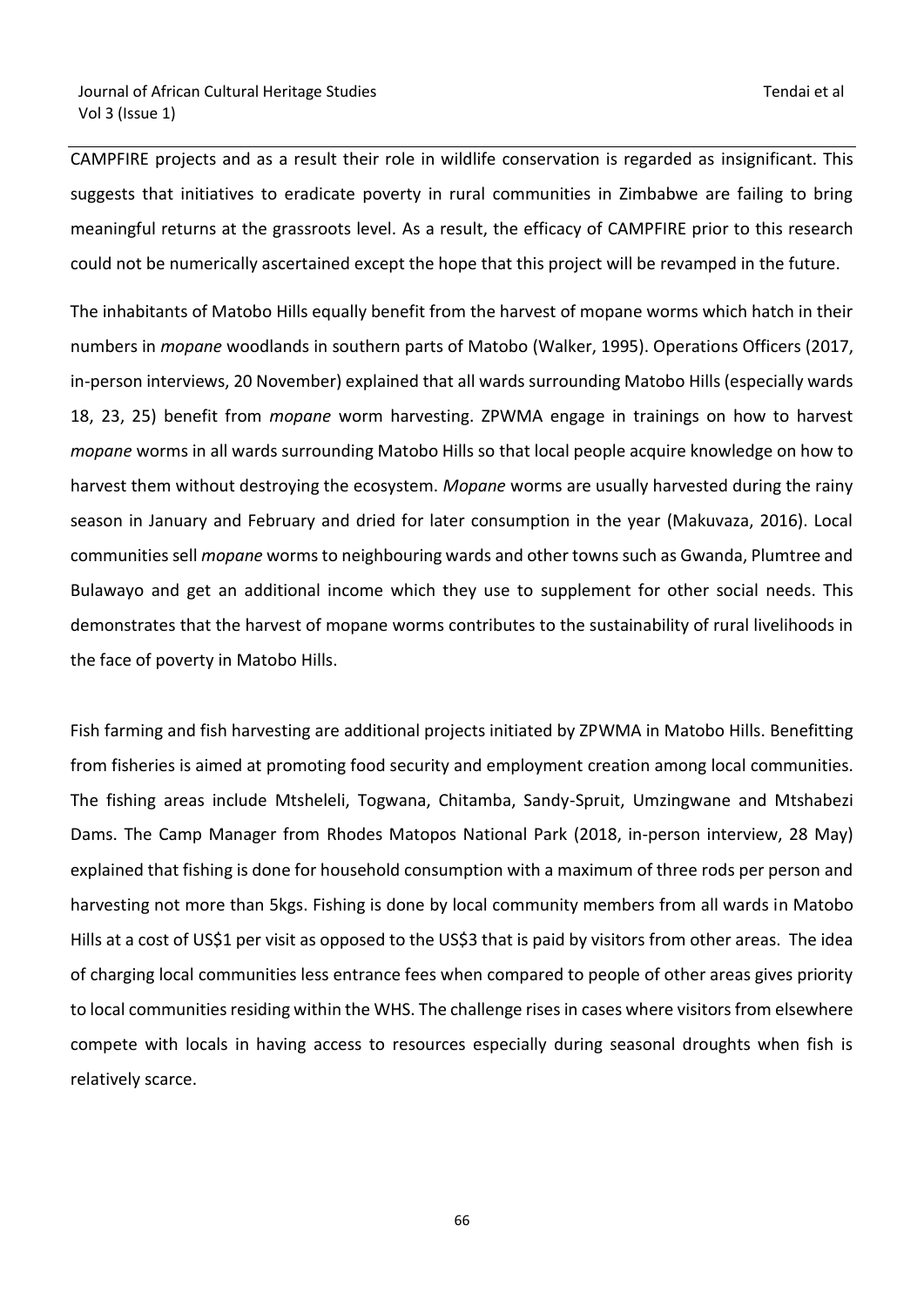The Camp Manager estimated that a range of 200 - 300 households benefit annually from fish harvesting in Matobo Hills depending on water levels in communal areas. Fishing activities are however permissible on condition that one obtains a permit from National Parks since illegal access would attract a fine as stipulated by the Parks and Wildlife Act (20:14). The idea of putting regulations to manage fishing activities is equally done in the Great Barrier Reef a WHS in Australia. Recreational and commercial fishing activities at this WHS are controlled through use of permits, licences, and other regulations (Osipova *et al.*, 2014:29). The use of formal legislation has however failed to completely deter unsustainable and illegal fishing practices in protected areas such as Matobo Hills. Mupira (2008) attests that generally in southern Africa, heritage legislation stipulates fines and penalties, but such penalties are not deterrent. Prosecution is rare because of lack of evidence to bring offenders to book. This is one of the challenges of promoting socio-economic development in protected areas.

#### *Access to raw materials in Matobo Hills*

This research revealed that local communities residing within WHSs benefit from raw materials that they use for domestic and commercial purposes. In Matobo Hills raw materials come in form of thatch, wooden poles, firewood, and ornamental resources. Benefits from wooden poles and firewood are less pronounced when compared to the prominence given to thatch harvesting. Thatch harvesting is an annual project that commences in June and attracts an average of 75 women from surrounding wards per harvesting season. In focus group discussions (2016, June 8) beneficiaries of the thatch harvesting project revealed that they were motivated to engage into thatch harvesting to raise income to meet basic human needs. A bundle of thatch is sold at US\$1 to US\$2 each and on average an individual household harvests 300 to 400 bundles per season. The price of US\$2 is often charged to customers from other areas other than Matobo Hills. The money obtained from selling thatch is mainly channelled towards paying school fees, buying clothes and food. The thatch harvested in Matobo Hills is equally used in thatching rondavels in communal areas thereby contributing to access to shelter. At the Golden Gate Highlands National Park in South Africa harvested thatch is used to roof homesteads, manufacture small carpets and brooms to sell to tourists whilst excess thatch bundles are sold to local communities residing in Qwa-Qwa to raise income. This income is channelled towards small scale business enterprises and meeting other socio-economic needs as a strategy to eradicate poverty and promote sustainable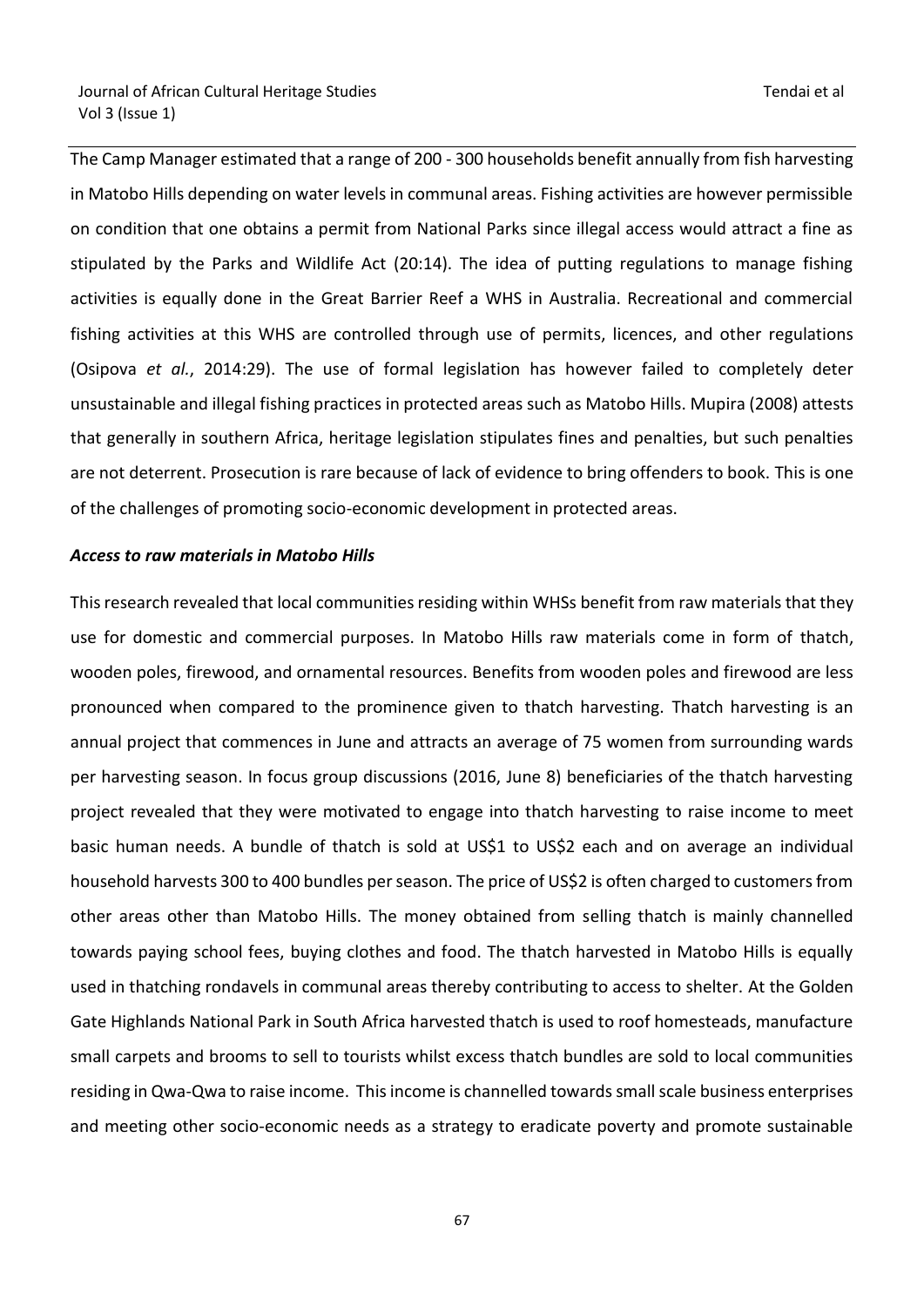development (Kernan, 2016). Therefore, thatch harvesting projects are important in promoting rural livelihoods in Zimbabwe and beyond the borders.

Matobo Hills is a source of ornamental resources used in the making of handicrafts by local communities. Sellers of crafts in Matobo Hills largely obtain raw materials such as wood (mahogany), grass, palm fibre (ilala) and seeds from surrounding communities except for imported materials and recycled bone and horn products. The ability to make local handicrafts from locally available material ensures growth of the creative industry. Similarly, in Dahshur, which is part of WHS of Memphis and Necropolis, local people have access to ornamental resources that include palm leaves and branches which they use to make traditional crafts and furniture (Galla, 2012*c*). At Saint-Louis Marine Park and the Langue de Barbie protected areas in Senegal, fibre species that include *sporobolus robustus* are used in the production of fine linen mats (Hay-Edie *et al.*, 2012). This indicates the importance of ornamental resources in sustaining the art and crafts industry. However, in Matobo Hills trees such as *kirkia acuminate/*white seringa (*mubvumira/umvumile*) and leadwood (*mutsviri/umtshenalotha*) are being illegally harvested to make handicrafts. The cutting down of trees to make souvenirs is threatening environmental sustainability in Zimbabwe (Lubbe, 2003).

#### *Promoting access to water in Matobo Hills*

The 'Policy for the Integration of a Sustainable Development Perspective into the Process of the World Heritage Convention' (UNESCO, 2015) advocates for the promotion of environmental health including provision of clean water and sanitation. SDG6 emphasises need to ensure availability and sustainable management of water and sanitation for all by 2030. This illustrates that access to clean water is important in achieving SD. In Matobo Hills local people obtain water from different sources which include rivers, streams, swamps, and dams. Some of the wetlands in Matobo Hills are used for social, cultural, economic, and spiritual purposes (Sagonda and Pegg, 2015). Several rivers which are tributaries of the Thuli River emerge from Matobo Hills and they include Maleme, Whovi, Mtshabezi, Mtshelele and Mwewe rivers. Umzingwane River is the major tributary emerging from Matobo communal area and flows into Limpopo River (Makuvaza, 2016). More so a number of dams on Whovi River and its tributaries supply water to Matobo National Park which is used for both domestic and recreational purposes whilst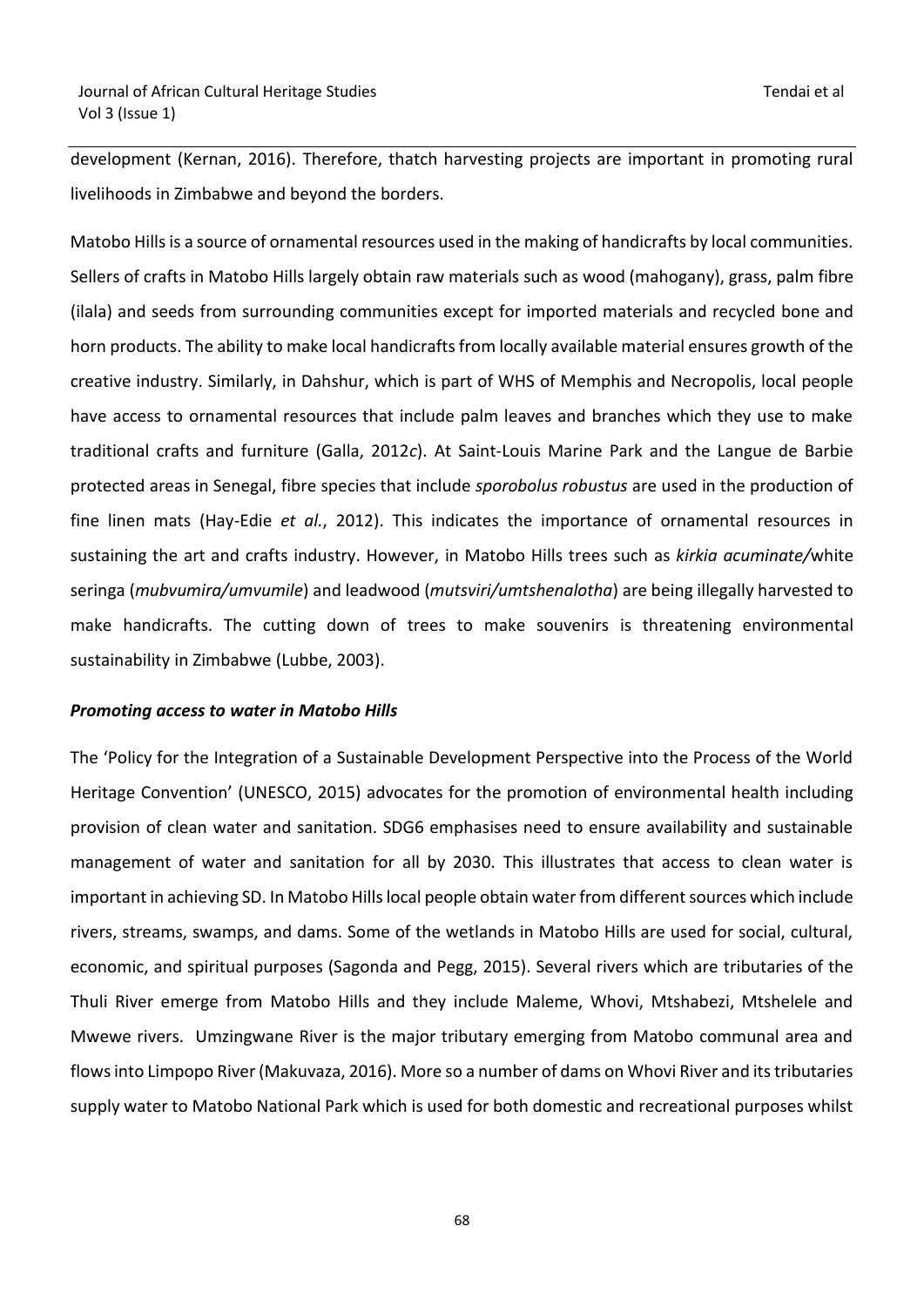Mtshabezi Dam on the Mtshabezi River contributes water supply to the city of Bulawayo (Makuvaza, 2016). Dam construction also facilitates irrigation and fish farming in protected areas as is the case in Matobo Hills. Access to fresh water reduces water scarcity and help in sustaining rural livelihoods making it an important aspect in human development.

Access to fresh water is not unique to Matobo Hills. Mount Kilimanjaro WHS stands as a source of major rivers in Tanzania and the surrounding landscape. This WHS is a water tower to surrounding communities and an important source of hydro-energy for Tanzania (Murusuri and Nderumaki, 2013). The increase in water-use efficiency helps reduce water scarcity as a strategy to achieve SDG6 through use of World Heritage. SDG6 further recommends the implementation of integrated water resources management at all levels by 2030. However, having several water sources does not mean that these sources provide safe drinking water. Most water sources in Matobo Hills are unprotected and boreholes are an alternative to access safe drinking water for domestic use. At the time of this research ZPWMA had facilitated the drilling of boreholes at Nyumbani Primary School and in Mkokha Village in Gulathi communal area. The Deputy Director of Rhodes Matopos National Park indicated that borehole drilling has been greatly affected by dry climatic conditions that have caused some boreholes to dry up in the past. Therefore, facilitating the drilling of few boreholes in selected wards is far from offsetting challenges of accessing safe drinking water in Matobo Hills.

## *Promoting access to decent employment within Matobo Hills*

Paragraph 25 of the 'Policy for the Integration of a Sustainable Development Perspective into the Process of the World Heritage Convention' (UNESCO, 2015) stresses that all WHSs are expected to offer 'decent employment opportunities' and to generate income for local communities as a strategy to promote SD. Employment opportunities that arise in Matobo Hills include selling crafts, offering tour guiding services, fireguard making and other forms of casual labour. Local communities from Silozwi and Gulathi communal areas sell crafts such as wooden carvings, key holders, baskets, clothing materials, animal sculptures and ornaments. Local people making use of curio stands within Rhodes Matopos National Park pay US\$20 per annum or US\$5 per quarter so that they obtain permits to operate in Matobo Hills. The income raised after selling crafts and engaging in various projects is mostly used to buy school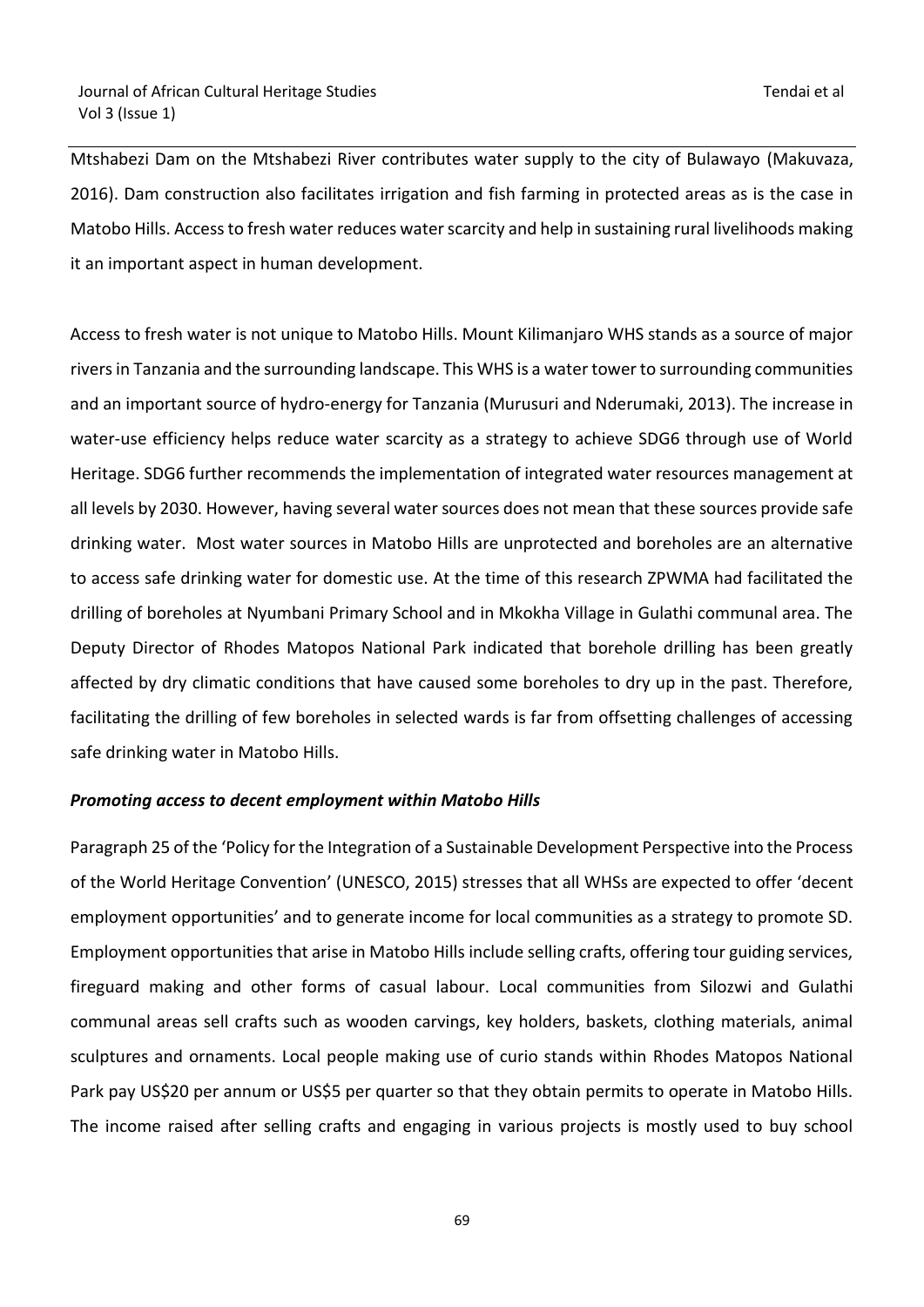uniforms, food, clothing and paying school fees. Similarly, in Victoria Falls the Toka Leya people under Chief Mukuni in Zambia benefit from selling crafts such as baskets, animal figurines and wooden bowls made from locally harvested trees (Chanda, 2018). Tourism offers an important means of financing and encouraging respect for conservation and for generating income for the local people (Barrow, 2006). Kadel *et al.,* (2011) affirm that the expansion of the tourism industry creates jobs by promoting local crafts, tour guiding services, traditional art and music, farming retail as well as transport and communication. This demonstrates that tourism has potential to promote decent employment opportunities. However, the decency of employment created in Zimbabwe and other WHSs in Africa is debatable. When people are living in poverty, there is little room to consider decency especially when present needs outweigh the search for dignity.

Employment opportunities in Matobo Hills equally come in form of casual labour. Casual labourers include those who make fireguards and engage in maintenance work such as building, painting and other repairs. Operations Officers from Rhodes Matopos National Park (2017, in-person interviews, 20 November) indicated that casual labourers that are hired per year range from 100 to 150 depending on the nature of jobs available within the Park at a given time. In relation to making fireguards, about 20 people per season are hired from local communities around Matobo Hills and the women/men ratio of participation is 1:5. The Operations Officers indicated that community members are hired by ZPWMA on a rotational basis to give opportunities to as many people in the community as possible. During fire seasons individuals are paid US\$7.50 to US\$10 per day for a period of 5 to 6 months, earning an average of US\$250. Rotational basis implies fairness across all people in need of employment but the seasonal nature of casual jobs offer temporary relief to beneficiaries and their earnings do not offer meaningful income that can help eradicate poverty in Matobo Hills. As a result, local people end up engaging in alternative projects to supplement the meagre income accrued from working within WHSs.

This study established that guided tours provide another avenue to raise income around WHSs. The challenge is that in Matobo Hills tour operating services are privately owned by businesspeople from elsewhere. The minimum fees paid to offer tour operating services in Matobo Hills is beyond the reach of local people as such access to 'decent employment' is left in the hands of those with adequate financial capital to pay for operating licences from ZPWMA. Private tour operators such as Amalinda Safaris

na a shekarar 170 a tsarta tsarta 170 a tsarta 170 a tsarta 170 a tsarta 170 a tsarta 170 a tsarta 170 a tsar<br>Ta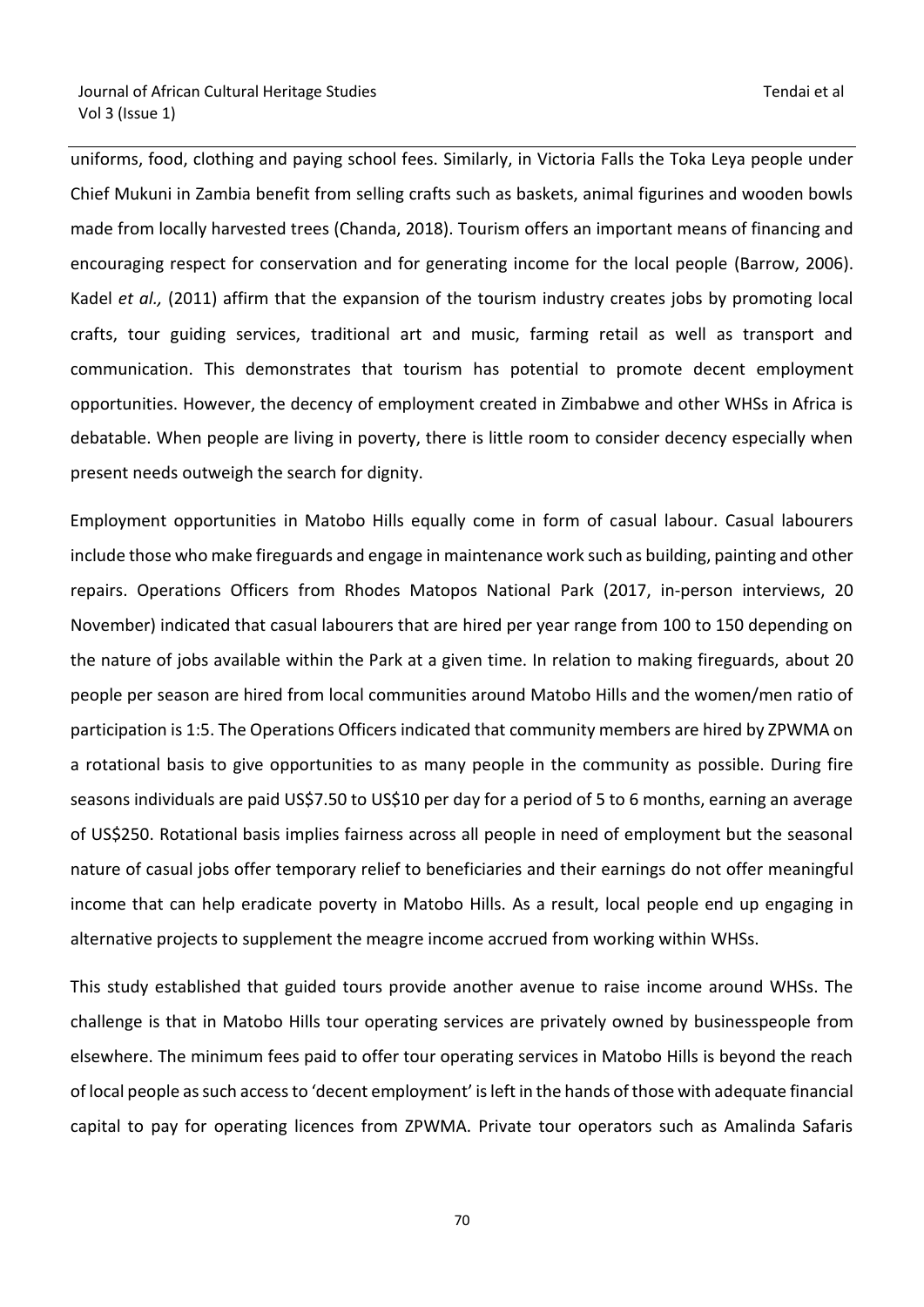sometimes engage individual households in community tourism programmes where tourists get a glimpse of the 'village life' in Matobo Hills. The 'village life' programme involves direct interaction of tourists with local communities. A similar programme is offered by the Matopos Cultural Tourism Program which offers community tourism programs where visitors participate in touring the diverse heritage of Matobo Hills and participating in domestic activities done by the local people. The aim is for visitors to appreciate the tangible and intangible cultural heritage of the Matopos. However, community tours are presented as complementary services to tourists and largely determined by time available in the hands of the tourist. This makes it difficult to project amount of income channelled towards community development through such tours.

The Chief Executive Officer of Matobo RDC (2017, in-person interview, 24 November) expressed concern over community tourism programmes in Matobo Hills citing that the tour operators were short changing the local people in terms of accessing economic benefits. The assumption is that tourists pay huge sums of money to tour operators and local communities fail to benefit meaningfully except receiving small tokens for consenting to open their homes to strangers. Lessons can be drawn from Roi Mata Cultural Tours in Chief Roi Mata's Domain (CRMD) in Vanuatu which offers a community owned tourism facility that provides visitors with information about the OUVs of the cultural landscape and the legacy of Roi Mata. Local communities benefit from such facilities and work as tour guides, craftsmen, cooks and actors during such tours. The landowners are given an annual thanksgiving token for committing their land for such cultural tours (Galla, 2012*b*). The Maasai people of Kenya own lodges and have shares in tour operating and tour guiding services (Zeppel, 1998). The inclusion of local communities in accessing material benefits from WHSs goes a long way in sustaining places of outstanding universal significance. Families living in poverty are guaranteed of employment opportunities from cultural tours although the number of beneficiaries remain little to offset all dimensions of poverty in local communities.

#### *Mining activities in Matobo Hills*

This research established that local people benefit from mining activities in Matobo Hills. Formal and informal mining activities take place especially in the northern and eastern parts of Matobo Hills. These mining activities are found in Sauerdale (Rhodes Matopos Estate) and along Umzingwane River near

71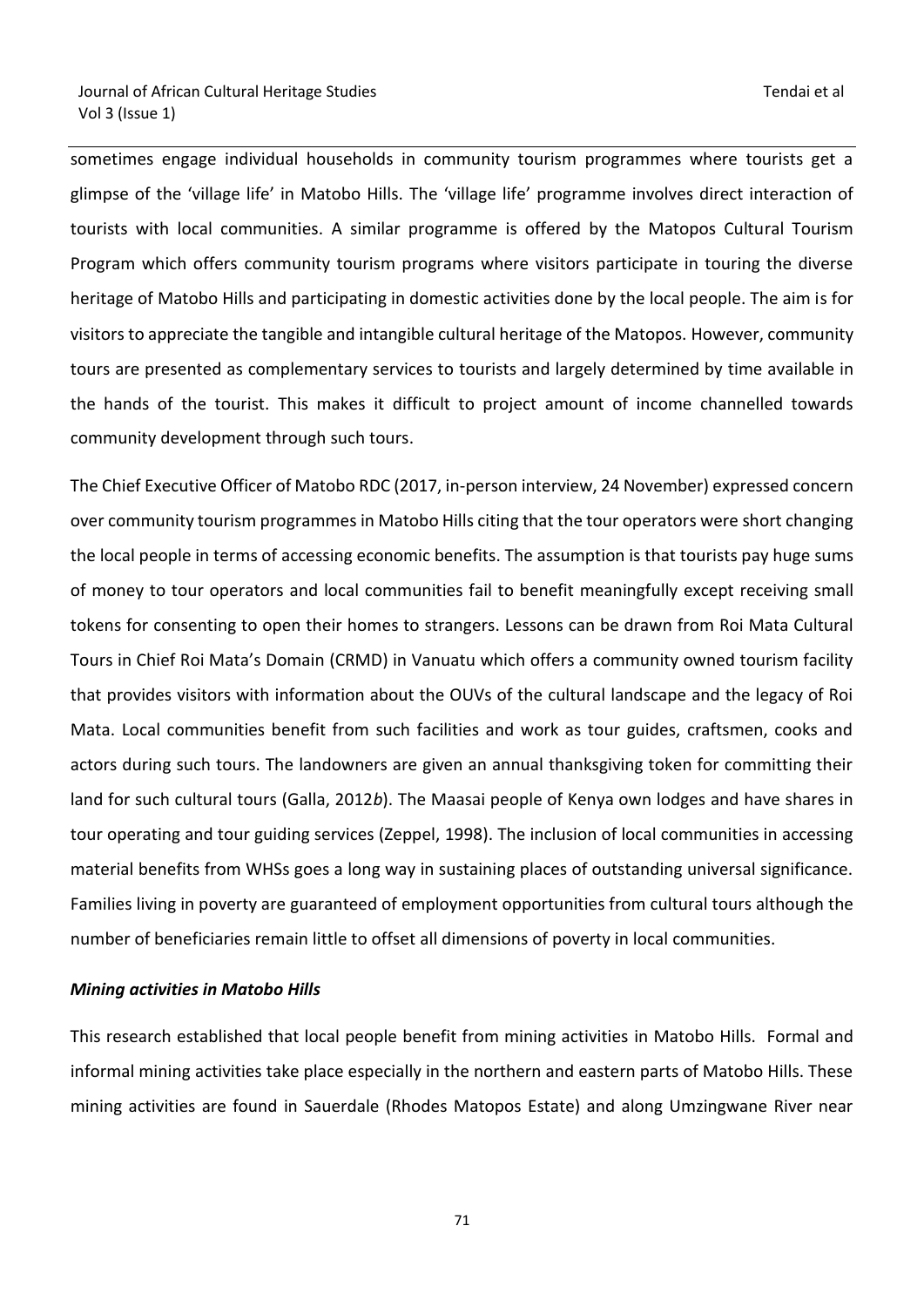Esibomvu and other tributaries that feed into upper Ncema, Inyankuni and Insiza rivers (Makuvaza, 2016). The Minerals Marketing Corporation of Zimbabwe (2017) indicates that gold, nickel, asbestos, and tungsten are some of the confirmed mineral deposits in Matobo Hills. The Park Ranger responsible for mining activities in Matobo Hills (2018, in-person interview, 24 February) confirmed that mining activities take place within Rhodes Matopos Estate which is approximately 256km<sup>2</sup> but excludes the National Park. At the end of 2017, Rhodes Matopos Estate had about 92 mining applications of which 37 were active mining claims. At the time of this research the total number of beneficiaries from mining activities could not be ascertained except that beneficiaries were largely from Matobo Hills and other surrounding towns. Illegal mining activities were, however, causing gully formation, water pollution, deforestation, and bush fires within the Matobo Hills and its buffer area risking lives of people and wildlife.

#### **Discussion**

The objective of this paper was to analyse whether development initiatives being done in Matobo Hills WHS are leaning towards achieving SDG1 which aims to eradicate poverty and all its dimensions by 2030. ZPWMA and NMMZ as legal custodians of Matobo Hills WHS are making efforts to ensure access to basic social, economic, and environmental services in Matobo Hills. These efforts are commendable save for the fact that only a few households have benefitted from these initiatives so far. When benefits from educational activities are mostly targeting children who are already in school, the gap in promoting inclusive primary and secondary education becomes wide. Childhood poverty is likely to have long term effects on the future of a child and access to universal primary education offers an opportunity to come out of poverty especially in developing countries (Ahmed *et al.*, 2007). A leaf can be borrowed from Sian Ka'an WHS in Mexico which has managed to establish an educational centre that informs tourists about the Mayan culture, use of ecosystems and sustainable project management (Osipova *et al.*, 2014). These efforts have multiple benefits of promoting access to education and economic development. Educational centres however remain meaningful when they continue to accrue tangible benefits to the local people rather than making tourists the focal point of such projects.

ли в село в село во село во село во село во село во село во село во село во село во село во село во село во се<br>272 — Велико Село во село во село во село во село во село во село во село во село во село во село во село во с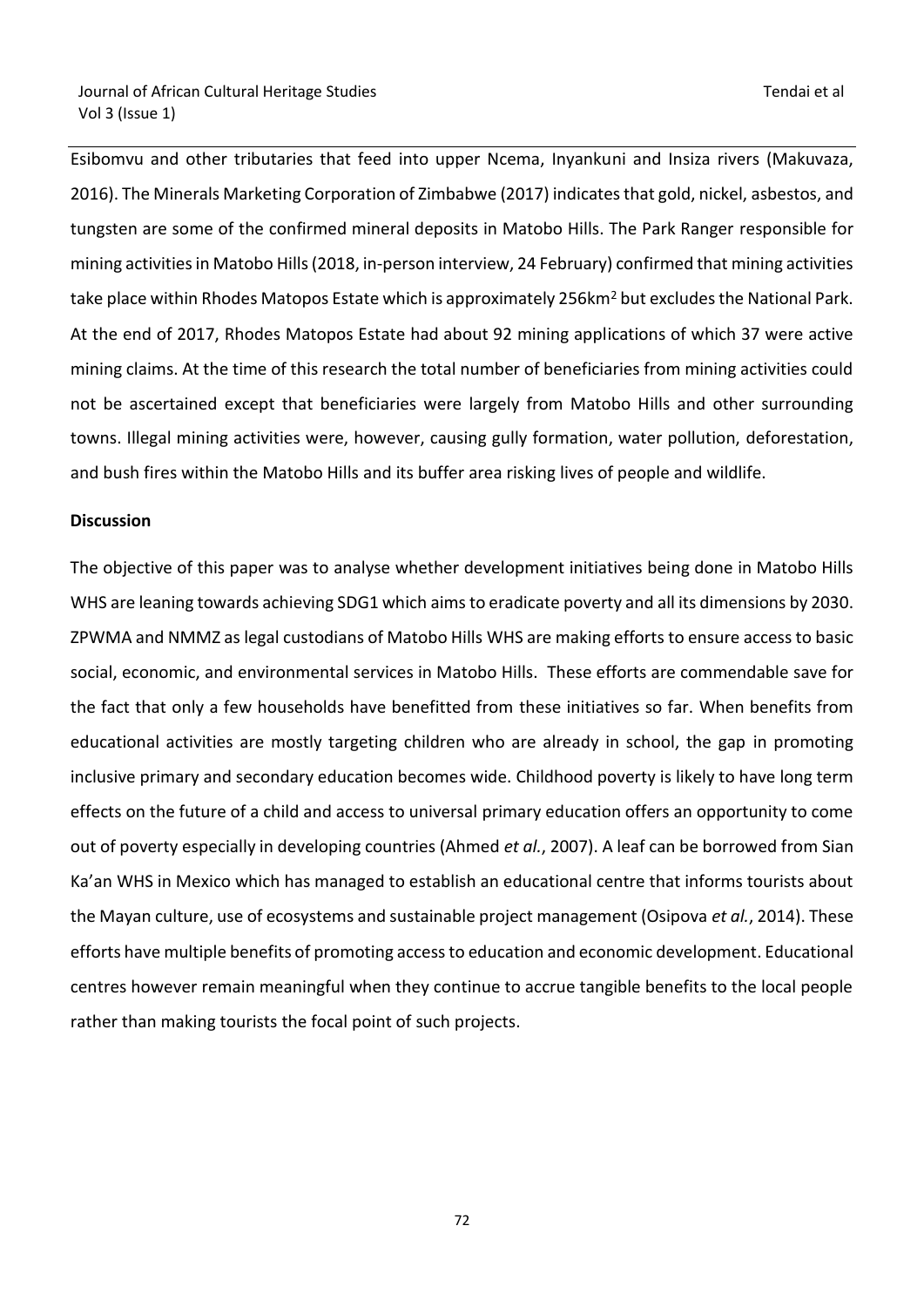Local people in Matobo Hills benefit immensely from a wide array of ecosystem services that sustain their livelihoods. Chenje *et al.,* (1998) affirm that most poor communities rely on the natural resources for food, energy, medicine, selling of wild fruits and wood for construction and firewood. In Matobo Hills the heavy dependence on natural resources has resulted in environmental problems that are affecting humans, wildlife, and domestic animals. Domestic animals encroach into Rhodes Matopos National Park in search for pasturage. A similar challenge followed the construction of hydrological facilities downstream of Djoudj National Park in Senegal. This project reduced the area which was traditionally used for natural pasturage such that livestock encroached into the core zones of the WHS interfering with the OUVs of this Park (Hay-Edie *et al.*, 2012). Environmental problems that arise from overuse of natural resources or human modification of the natural environment can worsen the plight of the poor. Kümpel *et al.,* (2018) make reference to threats caused by the industrial scale logging in Atsinanana Rainforests in Madagascar and mining licences issued in Côte d' Ivoire's Comoé National Park. Therefore, there is need to strike a balance between use of WHSs and development in order to eradicate poverty in its multidimensional nature if at all possible.

Infrastructure development in Matobo Hills is mainly relegated to Rural Districts Councils (RDCs) and other non-governmental bodies. RDCs shoulder the major responsibility to provide social services to the local people in line with the Rural District Councils Act (Chapter 29:13) irrespective of being situated within or outside the World Heritage boundary. As a result, NMMZ and ZPWMA have not been able to offer meaningful support in terms of promoting access to good road network systems, access to health, water and sanitation services. ZPWMA only facilitated the drilling of a few boreholes in selected wards with the help of donor funding. This is because it is not within the primary mandate of NMMZ and ZPWMA to provide some of these services. As such there is need for cross linkages between different agencies in an effort to improve health and sanitation in Matobo Hills. The use of medicinal plants and animals can be used as strategy to promote poverty alleviation through use of indigenous knowledge systems. For example, in Yemen, the Socotra Achipelago has a variety of plant species that are now screened for medicinal properties. Traditional ecological knowledge associated with the local people has helped pharmaceutical research in Socorta Achipelago showing the potential of WHSs to contribute to the health sector (Galla, 2012*a*).

<u>2003 - Angles State Barbara, amin'ny fivondronan-</u>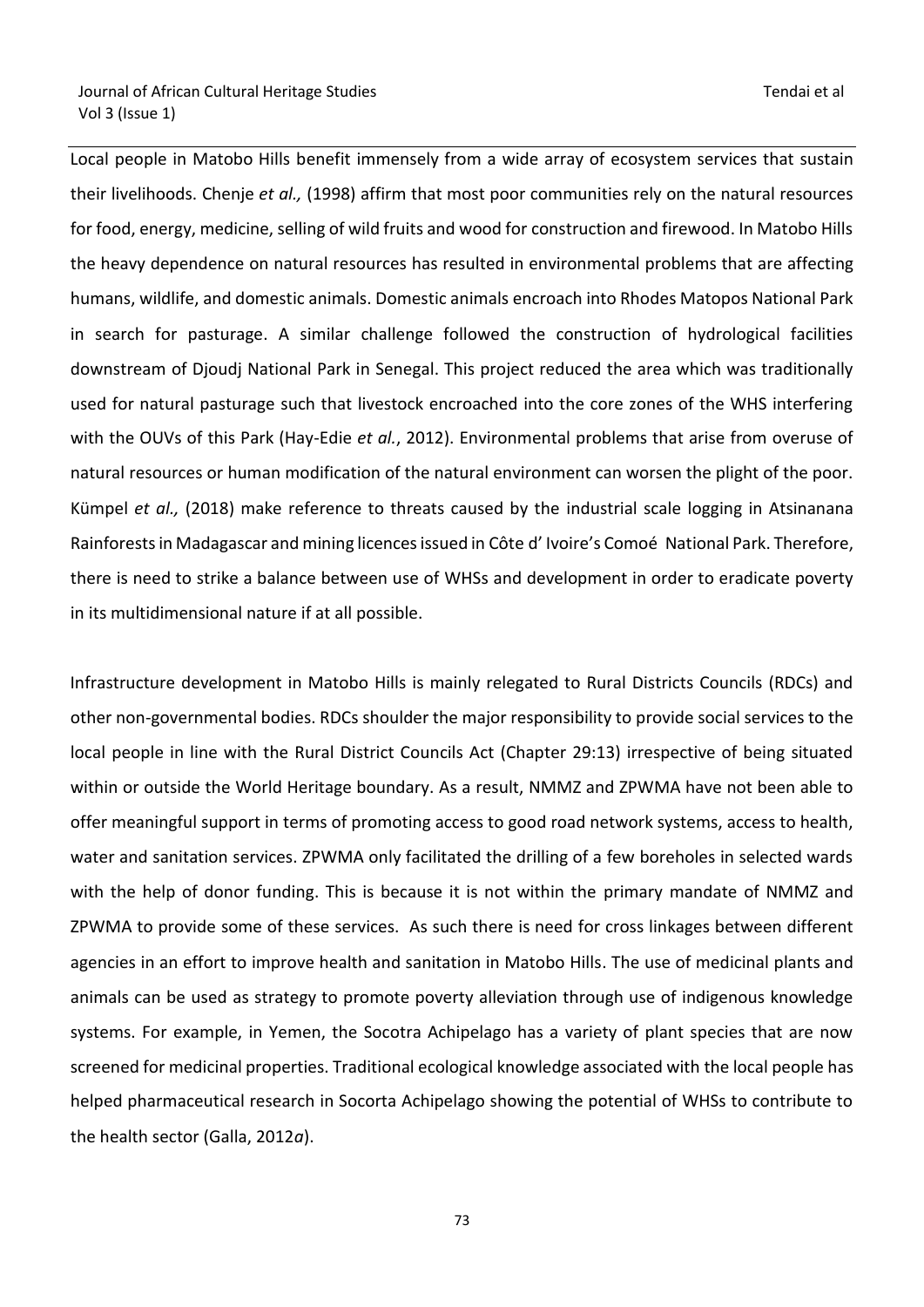Matobo Hills offers different economic opportunities for local communities that range from temporal to permanent employment opportunities. These efforts conform to demands of promoting decent employment opportunities to local communities residing within and around WHSs. However, it is not everyone who benefits from employment opportunities offered in Matobo Hills. Specialised job opportunities require professional training for one to be a curator, professional hunter, builder, or painter. As a result, rotational jobs are limited to people with relevant skills and experience. The selling of crafts is more of self-employment rather than employment creation by NMMZ and ZPWMA. Local people tap into their indigenous knowledge system and create crafts that they feel are on demand by tourists. When tourism is low, local people feel the brunt of economic downturn and end up seeking alternative means of survival. This research proposes that national institutions engage in partnerships with local communities where they obtain fixed shares from tourism activities in Matobo Hills. This can cushion local communities in seasons when tourism is low. For example, at Bunaken Marine National Park in Indonesia 30% of revenue generated through entrance fees is directed to local communities through a grant provision scheme (Cochrane and Tapper, 2006). The Community Share Ownership Scheme which is given legitimacy by the Indigenisation and Economic Empowerment Act (Chapter 14:33) provides that local people should be major shareholders in nearly all business enterprises in Zimbabwe with 51% of the shares belonging to Zimbabweans whilst 10% out of the 51% is owned by local communities. The Matobo Rhino Trust (MRT) is a community-based development initiative which was established in 2013 as a community project meant to assist ZPWMA with the protection of endangered Rhinos within Matobo Hills. This move shows ongoing efforts to deal with empowerment of local communities in the conservation of WHSs. Such programmes can provide an incentive to support conservation programmes at the same time ensuring the well-being of local people.

#### **Conclusion**

This paper has established that there are numerous efforts to eradicate poverty in Matobo Hills in line with the 2030 Agenda for SD. These development initiatives have managed to promote access to basic social, economic, and environmental services yet poverty has remained high in Matobo Hills. The efforts in Matobo Hills WHS have managed to 'alleviate' poverty rather than 'eradicating' it completely. Poverty is deeply entrenched in political and economic systems of a nation such that NMMZ and ZPWMA have

ли в село в село во село во село во село во село во село во село во село во село во село во село во село во се<br>24 февраля – Село во село во село во село во село во село во село во село во село во село во село во село во с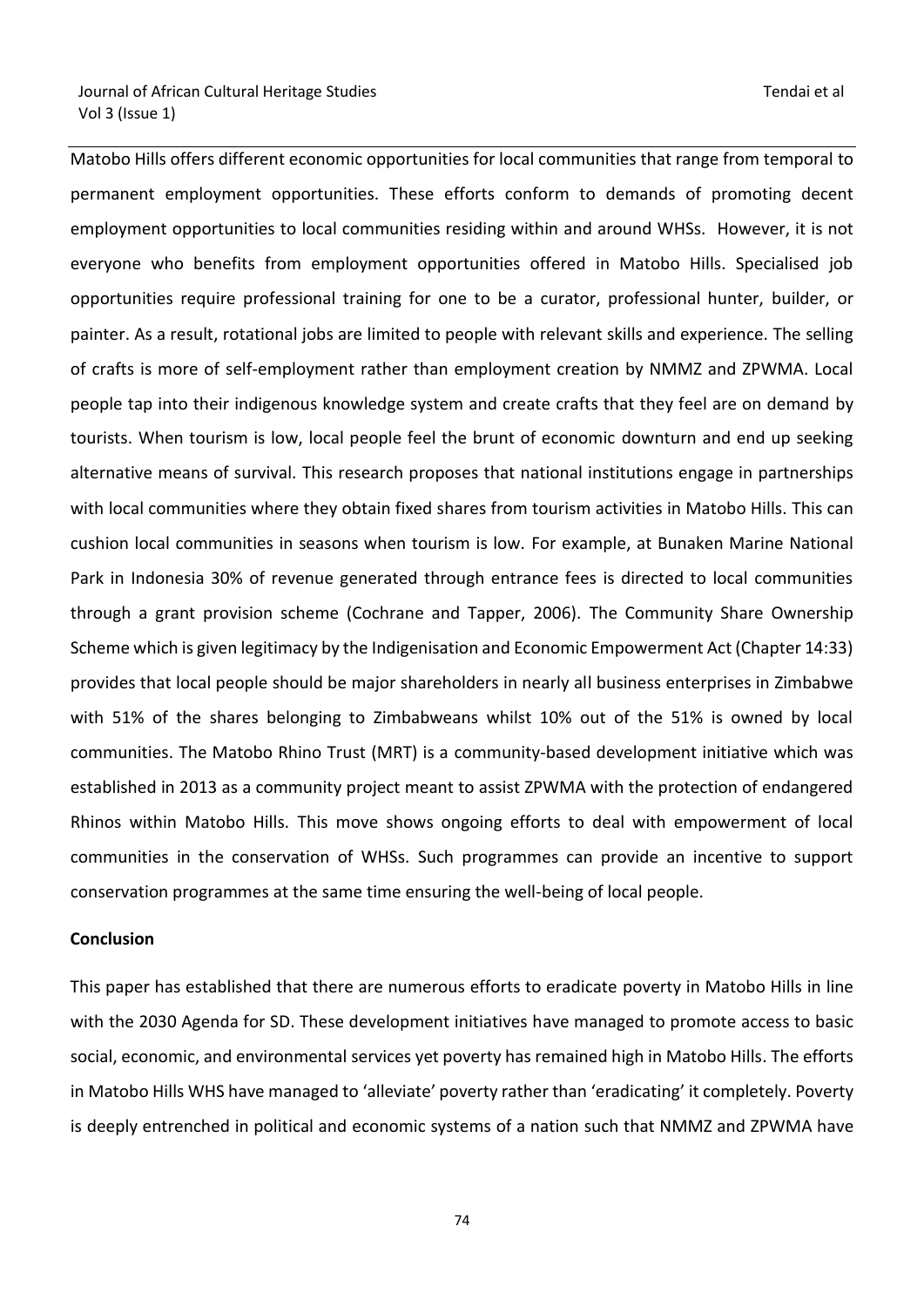limited capacity to offset structures which are rooted in past traditions. The legal frameworks that guide their activities limit options they have to attend to every human need in Matobo Hills. As a result, Matobo Hills cannot be used as a sole strategy to deal with all dimensions of poverty in the surrounding community. This study therefore recommends the framing of local policies with strategies to address specific dimensions of poverty at grassroots level. These strategies need to take into consideration the availability of natural and cultural resources in Matobo Hills given the erratic climatic conditions which continuously exacerbate the plight of poor within this landscape.

## **REFERENCES**

Albert, M., 2015. Mission and vision of sustainability discourses in heritage studies. In Albert, M. ed. *Perceptions of Sustainability in Heritage Studies.,* pp. 11-20. Heritage Studies 4th edn. Boston: De Gruyter.

Barrow, C. J. 2006. Environmental Management for Sustainable Development, 2<sup>nd</sup>edn. Cornwall: Routledge.

Blewitt, J., 2015. Understanding Sustainable Development. 2<sup>nd</sup> ed. New York: Routledge.

Carmosino, C., 2013. *World Heritage and Sustainable Development: the contribution of the 40th anniversary of the World Heritage Convention.* Paris: World Heritage Centre.

Chanda, K.C., 2018. Invoking co-management as a tool in the conservation and sustainable development of World Heritage properties in Africa. In. Moukala, E. and Odiaua. I. *eds*. *World Heritage for S*u*stainable Development in Africa,* pp.29-35. Paris: UNESCO. Available at <http://whc.unesco.org/en/review/82> [Accessed 16 March 2021].

Chenje, M. Sola, L. and Paleczny. D. eds., 1998. *The State of Zimbabwe's Environment*. Harare: Government of Republic of Zimbabwe, Ministry of Mines, Environment and Tourism.

Chirikure, S*.* Manyanga, M. Ndoro, W. and Pwiti, G. 2011. Unfulfilled promises? Heritage management and community participation at some of Africa's cultural heritage sites. In. Waterton, E and Watson, S. *eds*. *Heritage and Community Engagement: collaboration and contestation?* [e-book], pp. 38-52. Oxon: Routledge. Available at [<www.googlebooks.com>](http://www.googlebooks.com/) [Accessed 15 May 2015].

Cochrane, J. and Tapper, R., 2006. Tourism's contribution to World Heritage Site management. In Leask, A. and Fyall, A. eds. *Managing World Heritage Sites.* pp. 97-109. Oxford: Elsevier.

Commission for Africa. 2005. *Our Common Interest*. Report of the Commission for Africa, March 2005.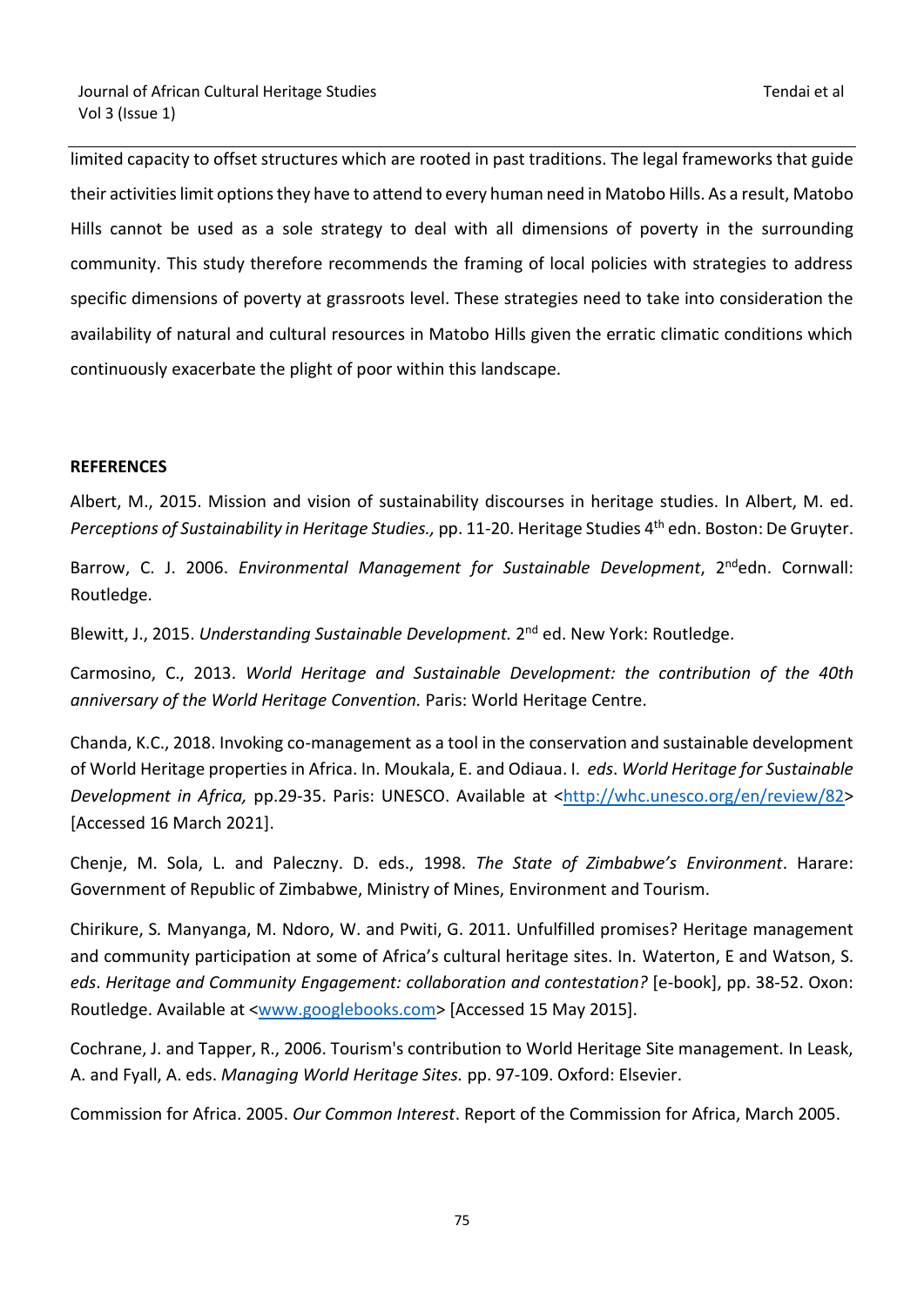Dudley, N. and Stolton, S. 2009. *The Protected Areas Benefits Assessment Tool: A methodology.* Revised edn. Gland: Worldwide Fund International.

Dudley, N. Stolton, S. and Kettunen, M., 2013. Protected areas: their values and their benefits. In. M. Kettunen, M., and P. ten Brink. eds. *Social and Economic Benefits of Protected Areas: an assessment guide*, pp. 9-54*.* London: Routledge.

Fisher, R., Maginnis, S., Jackson, W., Barrow, E. and Jeanrenaud, S. eds*.,* 2008. *Linking Conservation and Poverty Reduction: landscapes, people and power.* Padstow: TJ International.

Galla, A., 2012a. Introduction. In: A. Galla, ed. *World Heritage Benefits Beyond Borders.*pp. 1-6. Cambridge: Cambridge University Press.

Galla, A. 2012b. Legacy of a chief: Chief Roi Mata's Domain, Vanuatu. In Galla, A. ed*. World Heritage Benefits Beyond Borders.* pp. 169-177.Cambridge: Cambridge Univesity Press,

Galla, A. 2012c. Dahshur villages in community development: Memphis and its Necropolis – the Pyramid Fields from Giza to Dahshur, Egypt. In A. Galla, ed. *World Heritage Benefits beyond borders.* pp. 267-278. Cambridge: Cambridge University Press,

Grober, U., 2015. The discovery of sustainability: the genealogy of a term. In Enders, J.C. and Remig, M. *ed*s. 2015. *Theories of Sustainable Development*, [e-book], pp. 6-15. Oxon: Routledge. Available at [<www.googlebooks.com>](http://www.googlebooks.com/)[Accessed 10 February 2015].

Hall, A. 2008. Powers and obligations in heritage legislation In Ndoro, W., Mumma, A. and Abungu, G. eds. *Cultural Heritage and the Law: protecting immovable heritage in English-speaking countries of sub-Saharan Africa*. pp 65-78. Rome: ICCROM Conservation Studies 8.

Hay-Edie, T., Mbaye, K. and Sow, M. S. 2012. Conservation of World Heritage and community engagement in a transboundary biosphere reserve: Djoudj National Bird Sanctuary, Senegal. In Galla, A. ed. *World Heritage Benefits Beyond Borders.* pp. 7-17.Cambridge: Cambridge University Press.

Hyland, A.D. C. and Umenne, S. I. K .2005. *Place, Tradition and Memory: tangible aspects of the intangible heritage in the cultural landscapes of Zimbabwe: A case study of Matobo Hills,* Paper presented at the Forum UNESCO University and Heritage, 10<sup>th</sup> International Seminar on Cultural Landscapes in the 21<sup>st</sup> Century, New Castle upon Tyne, 11-16 April 2005.

Kadel, R., Rodl, M. and Wollenzien, T. 2011. Tourism tackles poverty: a case study on Africa. In Conrady, R.and Buck, M. *eds*. *Trends and Issues in Global Tourism*: pp. 155-162. Heidelberg, Springer.

Kernan, A. M. 2016. *An assessment of thatch harvesting programme at the Golden Gate Highlands National Park.* Bloemfontein: University of Free State.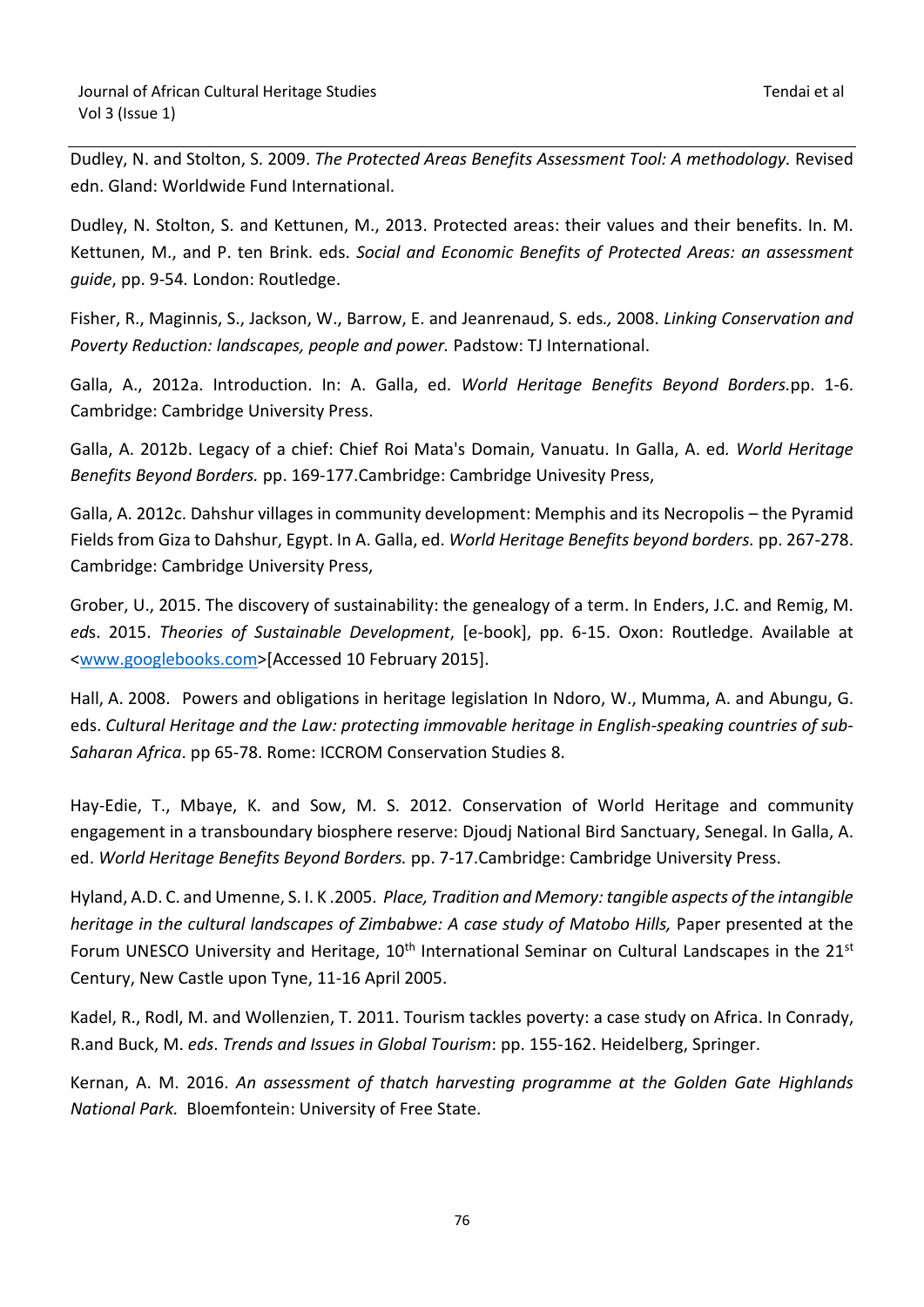Kettunen, M. & ten Brink. P. eds. 2013. *Social and Economic Benefits of Protected Areas: an assessment guide.* London: Routledge.

Kumirai, A. et al., 2001. *Nomination Dossier for the proposed Matobo Hills World Heritage Area, Unpublished report submitted to UNESCO.* Bulawayo: Natural History Museum.

Kümpel, N. F., Hatchwell, M.C., Clausen, A., Some, L., Gibbons, O., and Field., O. 2018. Sustainable development at natural World Heritage Sites in Africa. In. Moukala, E. and Odiaua, I. *eds*. *World Heritage for Sustainable Development in Africa.* [e-book]. pp.51-62. Paris, UNESCO. Available at <http://whc.unesco.org/en/review/82> [Accessed 16 March 2021].

Lubbe, B. 2003. *Tourism Management in Southern Africa.* Capetown: Pearson Education.

Magesa, L. 1997. *African Religion: the moral traditions of abundant life*. New York: Orbis Books.

Makuvaza, S. 2016. *The management of the Matobo Hills in Zimbabwe: perceptions of the indigenous communities on their involvement and use of traditional conservation practices.* Leiden: Leiden University Press.

Mankiw, N. 2018. *Principles of economics.* 8th ed. Boston: Cengage Learning.

Mbiti, J, S. 1970. *Concepts of God in Africa*, Southampton: The Camelot Press Ltd.

Mitchell, N., Rössler, M. & Tricaud, P.-M. 2009. *World Heritage Cultural Landscapes- A Handbook for Conservation and Management.* Paris: UNESCO.

MMCZ 2017. *The Minerals Marketing Corporation of Zimbabwe.* [Online] Available at: <https://mmcz.co.zw/products/> [Accessed 24 February 2017].

Munjeri, D. 2008. Introduction to international conventions and charters on immovable cultural heritage. In Ndoro, W., Mumma A. and Abungu, G. eds. 2008. *Cultural Heritage and the Law: protecting immovable heritage in English-speaking countries of sub-Saharan Africa*. pp. 13-24. Rome: ICCROM Conservation Studies.

Mupira, P. 2008. Implementation and enforcement of heritage laws. In Ndoro,W. Mumma A. and Abungu, G. eds. 2008.*Cultural Heritage and the Law: protecting immovable heritage in English-speaking countries of sub-Saharan Africa*. . pp 79-86. Rome: ICCROM Conservation Studies 8.

Muringaniza, J.S. 2004. Heritage that hurts: the case of the grave of Cecil John Rhodes in the Matopos National Park, Zimbabwe. In Fforde, C., Hubert, Tumbull, J. P. eds. *The Dead and their Possessions: repatriation in principle policy and practise*. pp. 317-325. One World Archaeology 43. London: Routledge.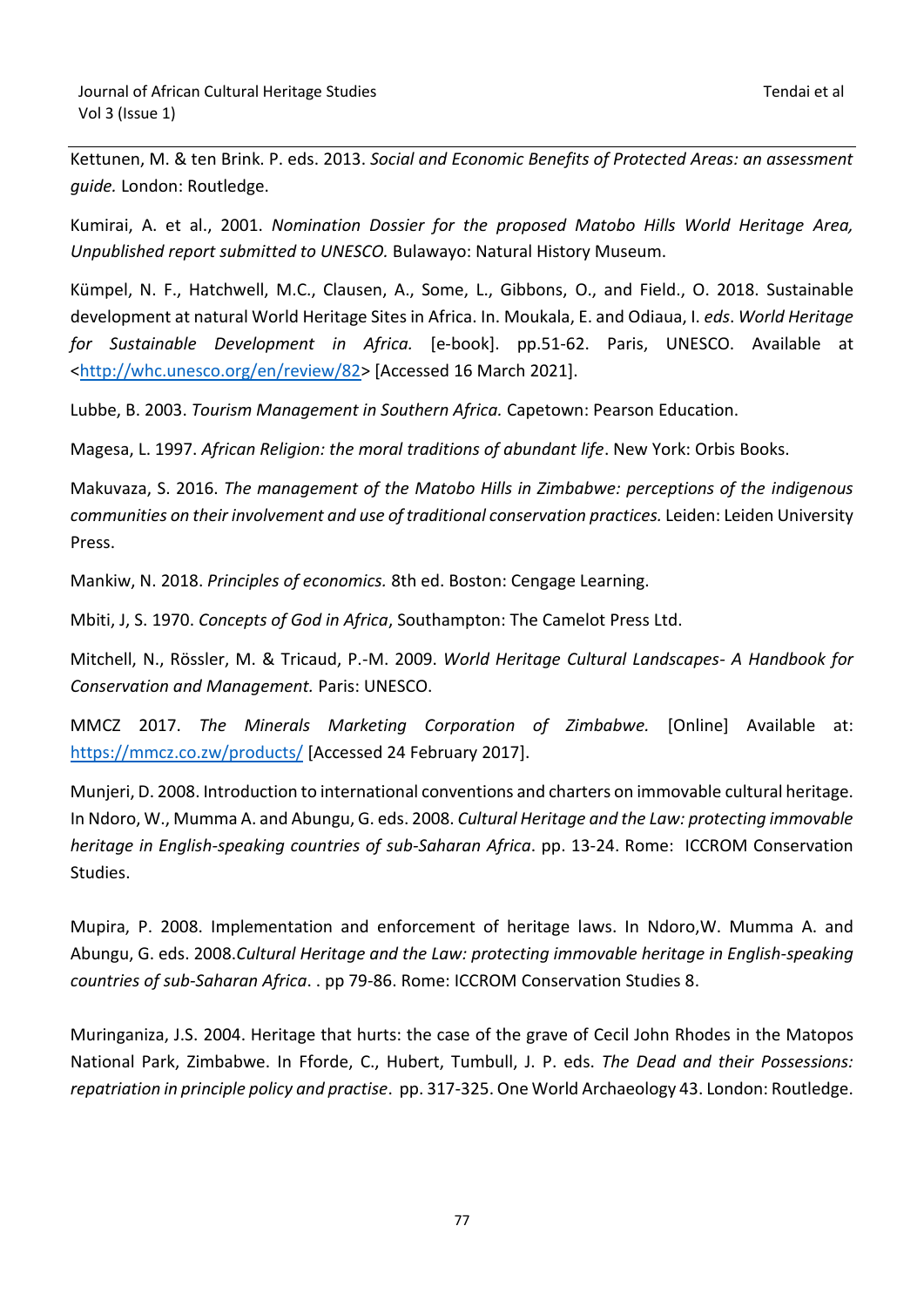Murusuri, N. and Nderumaki, V. 2013. Bringing communities into the management of protected areas: Experience from COMPACT Mt. Kilimanjaro. In Brown, J. and Hay-Edie, T. eds. *COMPACT- Engaging local communities in stewardship of World Heritage.* pp. 67-78. New York: UNDP.

Ndhlovu, G. N. 2019. The ethnicity of development: Discourses shaping developmental politics in rural Matabeleland South, Zimbabwe. *African Journal of Social Work,* 9(1):35-45.

Ndlovu, V., Newman, P. and Sidambe, M., 2020. Prioritisation and localisation of Sustainable Development Goals(SDGs): Challenges and opportunities for Bulawayo. *Journal of Sustainable Development ,* 13(5):105-118.

Ndoro, W., 2005. *The Preservation of Great Zimbabwe: your monument our shrine.* Rome: ICCROM Conservation Studies 4.

Ndoro, W, and Kiriama, H. O.2008. Management mechanisms in heritage legislation. In. Ndoro, W. Mumma, A. and Abungu, G. eds.2008. *Cultural Heritage and the law: protecting immovable heritage in English-speaking countries of sub-Saharan Africa*. pp. 53-62. Rome: ICCROM Conservation Studies 8.

Okware, J. I. & Cave, C., 2012. Protected areas and rural livelihoods:the case of a World Heritage Site in western Uganda. In Albert, M., Richon, M. Viñals, M. J. and Witcomb, A. eds. *Community Development through World Heritage.* pp. 86-92. Paris: UNESCO,

Organisation for Economic Co-operation and Development (OECD). 2001. *The DAC Guidelines: Poverty reduction*, Paris: OECD Publications.

Osipova, E., Wilson, L., Blaney, R., Shi, Y., Fancourt, M., Strubel, M., Salvaterra, T., Brown, C.,and Verschuuren, B. 2014. The benefits of natural World Heritage: Identifying and assessing ecosystem services and benefits provided by the world's most iconic natural places. Gland, Switzerland: IUCN.

Rao, P, K. 2000. *Sustainable Development-economics and Policy*. Oxford: Blackwell.

Ravallion, M., 2016. *The Economics of Poverty: History, measurement and policy.* New York: Oxford Press.

Sachs, J. D. 2015. *The Age of Sustainable Development.* New York: Columbia University Press.

Sagonda, B. and Pegg, N. 2015. Conservation across boundaries: Final Report: Gathering baseline data on the use and availability of ecosystem goods and services and the state of the ecosystem in nine administrative Wards in the Matobo Hills World Heritage Site: Dambari Wildlife Trust. [Online] Available at [<http://www.wwct.org.uk/conservation-research/zimbabwe/the-conservation-across-boundaries>](http://www.wwct.org.uk/conservation-research/zimbabwe/the-conservation-across-boundaries)[ Accessed 13 June 2016].

Scoones, I. 2015. *Sustainable Livelihoods and Rural Development.* Warwickshire: Practical Action Publishing.